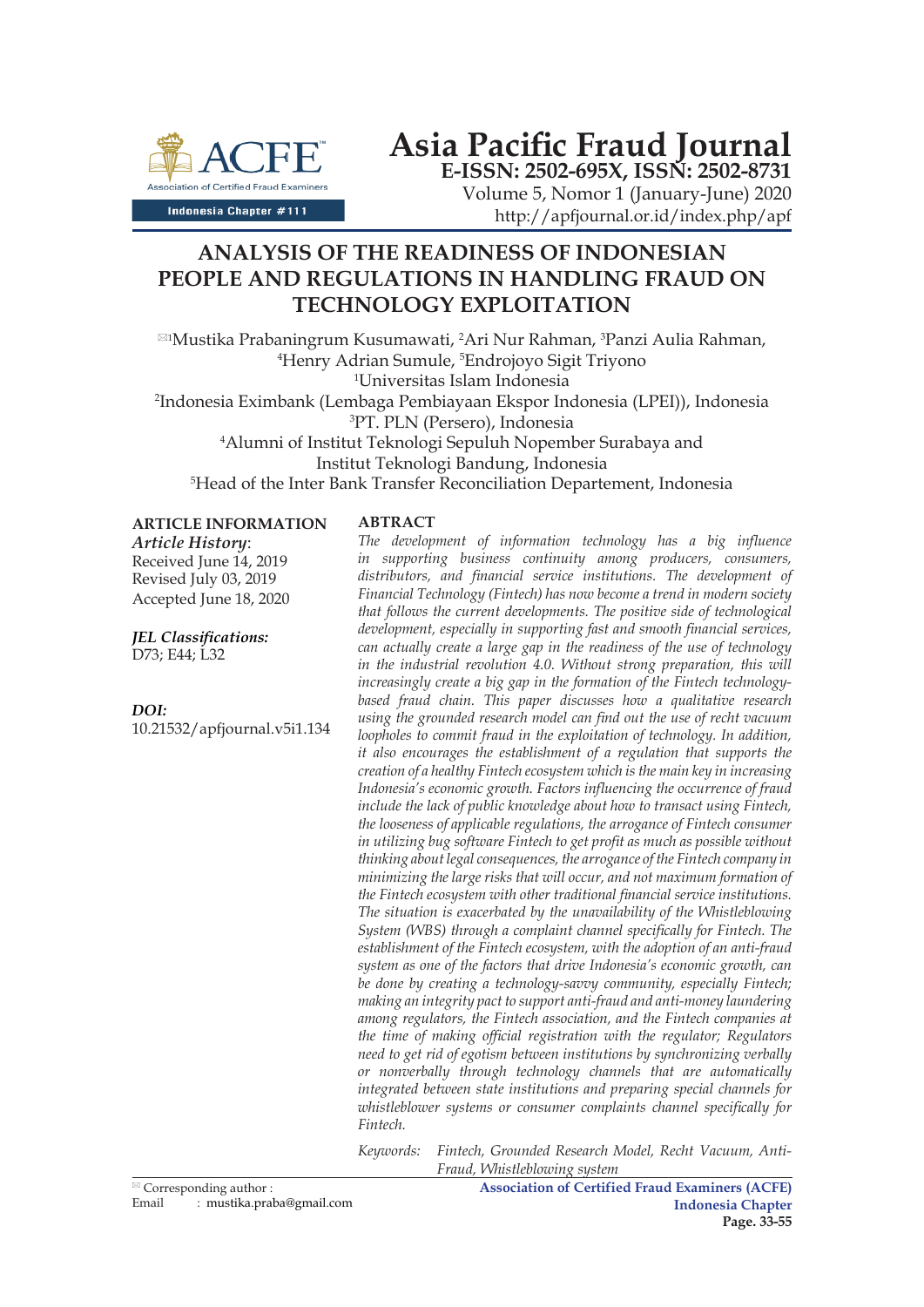# **1. INTRODUCTION**

The development of information technology has a big influence in supporting business continuity among producers, consumers, distributors and financial service institutions. The development of financial technology (Fintech) has begun in the banking world since 1866, known as the Real Time Gross Settlement System (RTGS). Along with the growing business needs, there was a transition period of change from the era of analog technology to the era of digital technology from 1967 to 2008 which was marked by the emergence of automatic teller machines (ATMs) and SWIFTs which made it easier to transfer abroad. It was then followed by the era of internet banking along with the increasingly widespread internet network.

In the two eras of technological development, banking was still a pioneer in financial technology (Fintech) innovation. Since the increasingly widespread fiber optic and cellular internet networks, however, financial service institutions other than banking have begun to emerge and help smooth payment transactions within one country or between distant countries. The era began with the increasing use of smartphones which was then supported by financial product and service innovations such as *PayPal* and *Payoneer* which were still based on *Visa* and *MasterCard* network, and then followed by mobile phone and *user-friendly applications* such as *Venmo*, *Skrill*, *Stripe*, and *2 Checkout*. The internet giant like *Google* and e-commerce giant *Amazon* even issued similar applications called *Google Wallet* and *Amazone Payments*. In Asia, it began with the slogan of the e-commerce giant *Alibaba* from China, namely "*Embracing Secure, Multiple Use Cases, Anywhere, Reward, Technology (SMART) Living*" by issuing an *Alipay* payment application which was then followed by *Tencent* which started focusing on online communication services *WeChat* which then developed and presented *WeChat Pay*.

In Indonesia, the Fintech 3.0 and 4.0 began with increasingly heard slogans promoted by banking book IV such as "*Digital Banking*" and competing to make mobile phone banking applications in order to transact and make payments through the palm of the hand. In this era, however, banking has not become a major player in the payment sector. Even in Fintech sector with Online Lending type, banking is relatively slow compared to the growth of Fintech companies that are increasingly developing and in demand by consumers or the public in general. This condition is inseparable from the many regulations that supervise banking performance so as not to cause systemic losses.

Existing regulations in Indonesia refer to regulations issued by Bank Indonesia, the Ministry of Communication and Information, and the Financial Services Authority (OJK) as Fintech supervisors. One effort to provide a legal umbrella for the development of Fintech is the existence of the Regulation of Financial Services Authority (POJK) No.13 / POJK.02 / 2018 concerning *Digital Financial Innovation* (IKD). With the existence of this regulation, there are several Fintech registration mechanisms for startup companies (Non-Financial Services Institutions) and Financial Services Institutions in each of the banking, capital market, and Non-Bank Financial Industry sectors.

In fact, there are still some conditions that are the subjects of discussion in the developing Fintech service sector at this time. One of them is the impact or readiness perceived by banks that are classified in Book I and Book II as well as Rural Banks (BPR). In addition, special attention needs to be paid to Finyech consumers or the general public regarding the existing conditions and regulations for Fintech. It is necessary to consider the dangers or consequences that will be received by consumers when transacting at Fintech service providers, both registered and not registered with Bank Indonesia and the Financial Services Authority (OJK).

Another phenomenon is the lack of a complaints channel or Whistleblowing System (WBS) specifically for Fintech.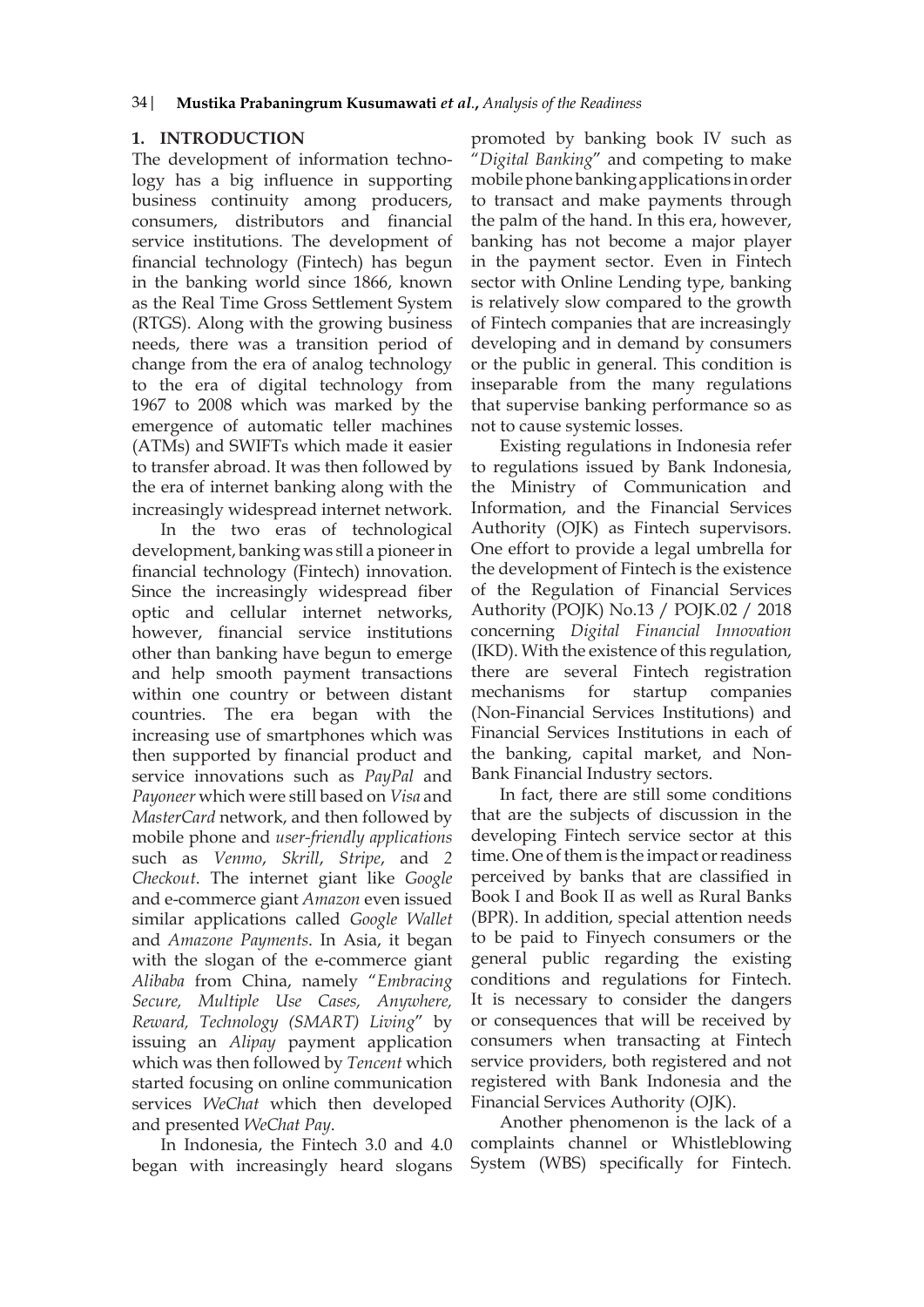During this research, only 1 complaint channel related to Fintech was found since November 1, 2018, which was pioneered by the Legal Aid Institute (LBH), while the institutions or state institutions or associations still relied on consumer complaints channels in general. Based on information obtained by researchers in collaboration with several Legal Aid Institutions (LBH), the information obtained was approximately 3,400 complaints of Fintech violations in Jakarta, 30 complaints in Yogyakarta, 650 complaints in Surabaya until February 2019.

The current condition of Fintech development is like a diamond showing its beauty without seeing the being sacrificed. Therefore, it is necessary to add a Whistleblowing System (WBS) or consumer complaints channel specifically for Finyech into a Fintech ecosystem. Widespread offers to join a Fintech company with income above the average of other companies become a concern for employees who work at Fintech companies to report fraud acts that occur. According to Kusumawati et. all (2018), company employees are lazy to become whistleblowers because they are already in the comfort zone and are afraid of losing their jobs. So reports from whistleblowers or consumers as Fintech users are very reliable.

In creating security for customers and reducing the risk of loss to Fintech companies without obstructing the development of Fintech that has participated in supporting the rise of the Indonesian economy, there is a need for in-depth research that goes down directly to the field and interacts directly with Fintech customers personally. In addition, the research should include technology so as to be able to provide input to encourage the growth of the Indonesian economy through a healthy Fintech that is accommodated by new regulations or strategies that have been and will be issued by regulators in Indonesia.

This study aims to determine 1) The

aspect of consumer awareness in utilizing the recht vacuum gap or the consumer's indifference toward applicable regulations is a major factor in the continued development of Fintech in Indonesia. 2) The level of behavior of Fintech companies and marketing employees who are trying to find a vacuum recht gap raises the intention to commit fraud. 3) Whistleblowing system or consumer complaints channel for Fintech can be effective in identifying fraud cases created by the Fintech ecosystem.

# **2. LITERATURE REVIEW AND HYPO-THESIS**

# *Financial Technology (Fintech)*

According to Amer et.all. (2016), financial technology (Fintech) is the use of information technology that aims to provide financial solutions by using innovation in improving services in the financial services industry. While the word "Fintech" itself has entered the Oxford Dictionary, that is, a computer program used to support or activate banking and financial services. The term fintech was first introduced by CitiGroup in the 1990s through the Financial Technology Services Consortium project in introducing the use of faster technology in banking financial services.

According to Arner (2016), Fintech has evolved in 3 periods: Fintech 1.0 from 1866 - 1967, Fintech 2.0 from1967-2008, and Fintech 3.0, 3.5 and 4.0 from 2008 to the present time. Fintech 3.0, 3.5 and 4.0, according to Rojko (2017), was the beginning of the industrial revolution in 2012 which was introduced by General Elektric by combining Big Data analysis with the Internet of Things (IoT). The types of Fintech are increasingly diverse such as *E-Commerce Payments, Mobile Banking, Mobile and Online Wallets, Peer to Peer (P2P) Lending, Crowdfunding, Supply Chain Finance, Digital / Virtual Currencies, Blockchain* and others.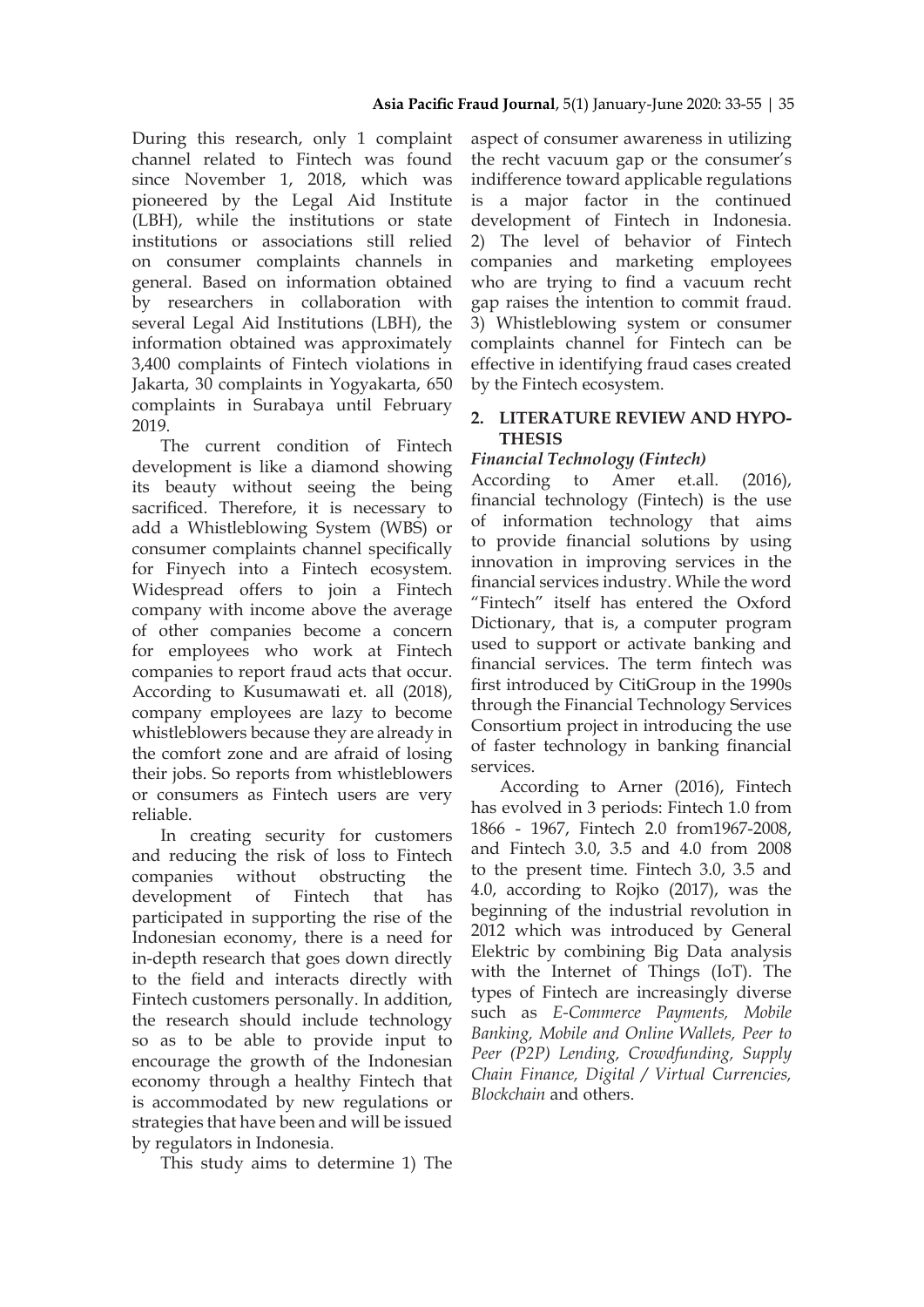# *Radio Frequency Identification* **(RFID),**  *Near Field Communication* **(NFC), and**  *Cyanogen Mod*

RFID is a technique to identify an object using radio frequency spectrum which is then explained in detail in ISO / IEC 18000. The RFID technique can be used if an RFID frequency spectrum reader is available. A more modern technique that is becoming a trend among millennials is the use of smartphones that support NFC. NFC is a development or evolution of RFID technology. NFC is a two-way wireless interface device and is often referred to as contactless transaction technology. On smartphones that support NFC there are antenna and controller of the use of electric current as needed. On another occasion, the NFC antenna can still receive radio analog signals with a slight change in the algorithm through the system installed on the smartphone. In the active mode, NFC can be communicated with other NFC devices even with a barcode scanner and several Electronic Data Capture (EDC) devices that already support charging digital currency cards and debit cards as well as credit cards in the use of payments without *swipe magneting strips*. Based on the Regulation of the Director General of Resources and Postal Devices and Information Technology No. 1 of 2019, NFC spectrum is in the range from 13,553 to 13,567 MHz with a maximum transmit power of 10 meters.

*Cyanogen Mod* is a smartphone operating system that is open source and can be installed together with the Android smartphone system. *Cyanogen Mod* itself was officially stopped and renamed Lineage OS. Researchers still use the term *Cyanogen Mod* because the XDA Developers Android Forums are still familiar with the name of *Cyanogen Mod* which is then abbreviated as CM. CM itself was developed for non-profit by utilizing ideas from android developers across the world. The development is based on software such as the *kernel and firmware* which are open source and official from Android released by Google.

With a little creativity and intermediate knowledge about the use of Cyanogen Mod, someone who has a smartphone that supports RFID and NFC technology can easily commit fraud in getting information about credit card, debit cards, as well as transfer digital currency card balances without being read by PoS terminal core banking system of a bank. Such a condition creates fraudulent behaviors, in this case skimming and cloning, committed traditionally using a reader which is placed at an ATM. And it has been said to be a traditional act of fraud. Skimming and cloning have become easy to do. Even based on experimental results using an official smartphone from Android, someone can do it with a distance of 30 centimeters.

*Financial Technology (Fintech) Ecosystem* The term ecosystem in Indonesian Dictionary means a special condition of the community of a living organism and the components of non-living organisms from an environment that interact with each other and the interaction of a reciprocal relationship. Thus, Fintech ecosystem will discuss about the various elements that interact with each other and provide mutual relations to support the growth of a healthy Fintech.

According to Welchek (2015) in Lee and Shin (2018), there are 5 elements that can support the formation of the Fintech ecosystem: Fintech Starups, Government, Technology Developers, Traditional Financial Institutions, and Financial Customers. Within the scope of financial services technology, a healthy and dynamic Fintech ecosystem which is anti-fraud culture can stimulate the growth of various sectors and be one of the supporting elements in local economic growth. It can also attract talented, ambitious people to generate creative and innovative thinking in supporting financial services business processes.

#### *Recht Vacuum*

Enforcement and application of law often collide with the development of society.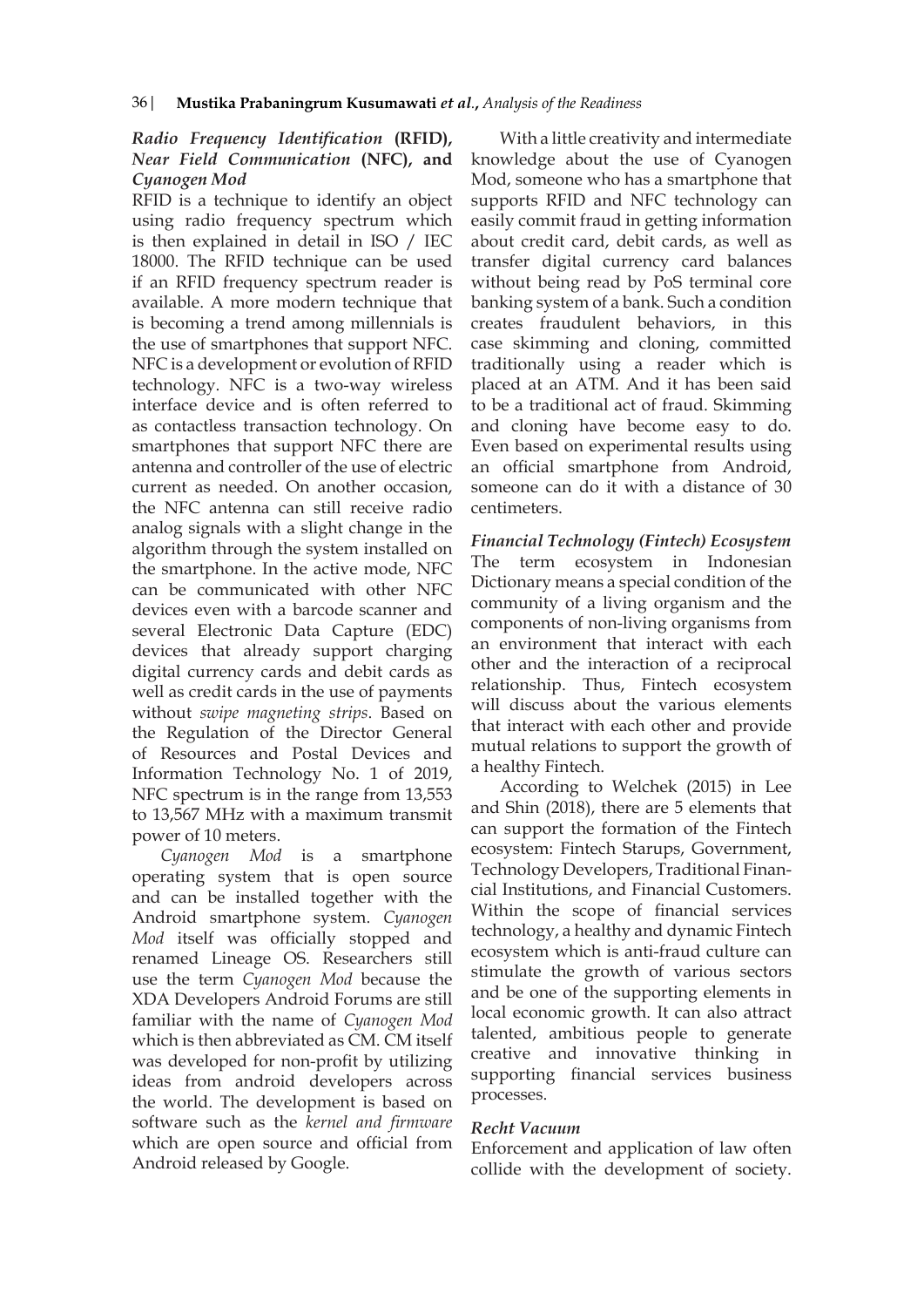The development of society is always faster than the development of laws and regulations. The principle of legality is defined as a principle that can provide legal certainty, but the fact is that the sense of justice of the community cannot be fulfilled because it is the development of the society itself that is moving rapidly along with technological advances and the times. This is the reason why law and regulation cannot possibly regulate all aspects of people's lives so that it is inevitable that sometimes a law is unclear or incomplete which results in the recht vacuum in the community.

According to the Law Dictionary, recht (Dutch) objectively means law. Grotius in his book "*De Jure Belli ac Pacis (1625)*" states that "*the law is the rule of moral conduct that guarantees justice*". Whereas Van Vollenhoven in "*Het Adatrecht van Ned. Indie*" reveals that law is a symptom in the association of life that is constantly turbulent in a state of collision and banging endlessly with other symptoms.

Wignjodipuro (1971), in *"Pengantar Hukum"* (Introduction to Law) provides an understanding of the law that "*Law is a set of life rules that are coercive, containing an order, prohibition or permission to do or not do something and with a view to regulating order in people's lives*.". The life rules are both written rules in the legislation and unwritten rules in custom.

The Indonesian Dictionary (1989), provides the definition that emptiness is a matter (condition, nature, etc.) of emptiness. The definition of Vacuum (Dutch) based on the Law Dictionary is "empty or vacant". Narrowly, the "legal vacuum" is defined as a state of the absence of statutory regulations that govern, or it could also be said that this legal vacuum occurs because the things or conditions to be regulated by the regulation have changed or even if it has been regulated in a statutory regulation, it is still unclear or even incomplete. This is actually in line with the slogan which states that "the formation of a statutory regulation is always lagging or underdeveloped compared to events in the development of society.

Rect Vacuum (legal vacuum) has an impact in the form of *rechtsonzekerheid* (legal uncertainty) which will further lead to *rechtsverwarring* (legal chaos) in the sense that as long as it is not regulated it means that it is permissible, as long as there is still no clear procedure it means that it is not prohibited.

# **The Implementation of Anti-Fraud Culture through the Whistleblowing System (WBS) or Consumer Complaint Channels in the Formation of the Financial Technology (Fintech) Ecosystem.**

The issue of the availability of a Whistleblowing System (WBS) channel or a consumer complaints channel has again become a concern in the development of the business world, especially the development of Fintech in financial services. Many literatures or studies have touched on the importance of the Whistleblowing System (WBS) in the formation of sound business processes. The benefit of the Whistleblowing System (WBS), as proposed by KNKG (2008), is that WBS can be an early warning system for fraud.

According to Kusumawati et. all (2018), until now the Law on Whistleblowing System (WBS) is still partial, so that it still refers to several legal umbrella of witness and victim protection, protection of reporters and witnesses in Money Laundering Crime as well as other regulations. The phenomenon of the absence of a special legal umbrella was answered again after the case of the dismissal of a private employee due to terror from the way of collecting loans online to the supervisor of the employee. But there was a case that became a major concern, in which a taxi driver at one of the leading taxi companies committed suicide because he was unable to repay his loans online and held back the shame because the people around him already knew and continued to get terror due to his loans.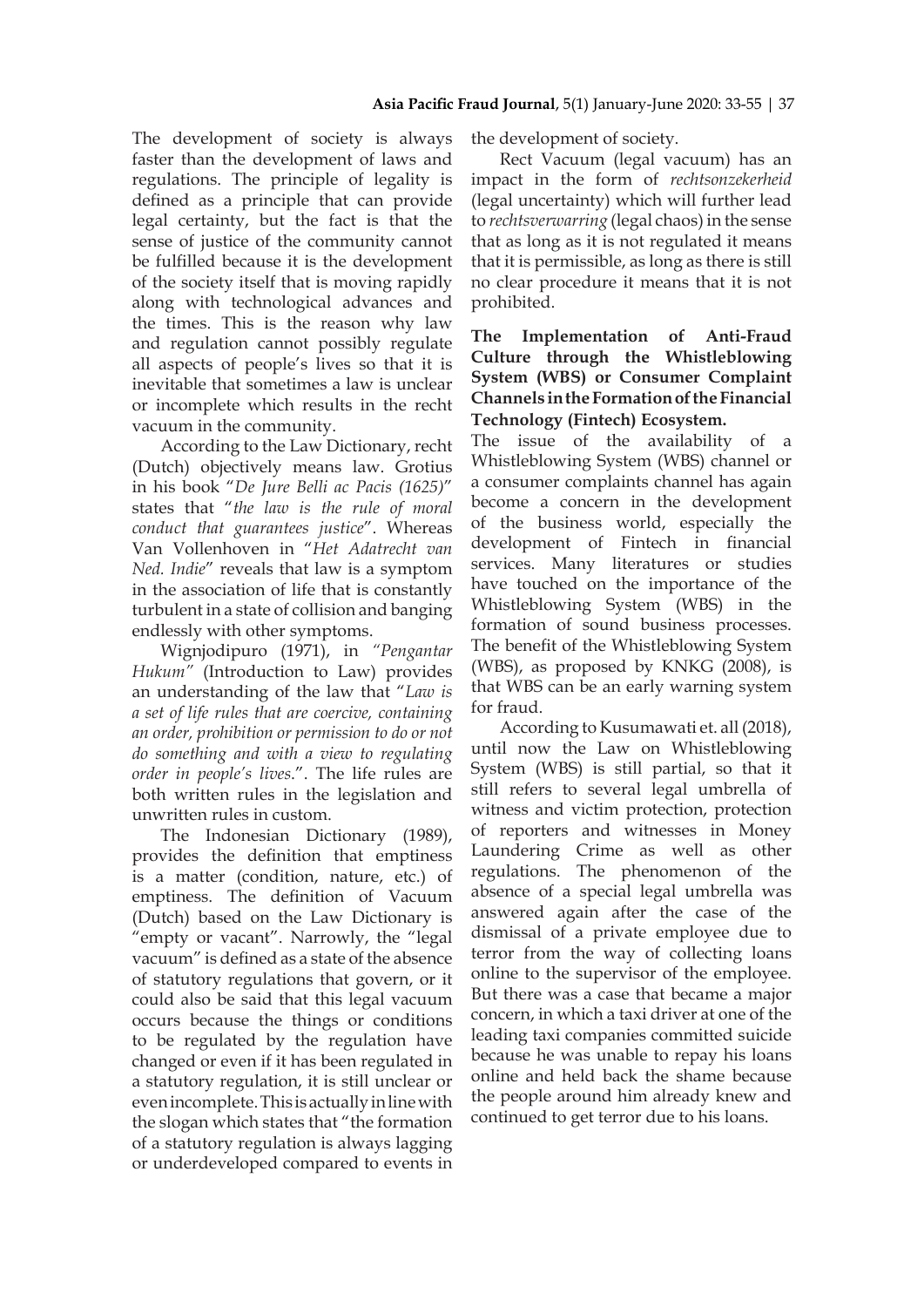## **3. METHODS**

### **Research Method and Design**

The research method used in this study is a qualitative method. The approach used by researchers is based on a grounded approach that sees a condition directly from the field, historical approach, and ethnographic approach.

Grounded Theory was first introduced by Glasser and Strauss (1965, 1967) in the social world, especially health. According to Fuady (2018), grounded research is a research model that determines generalization of empirical data based on field data so that concepts and categories are formed in determining the theory. In this grounded research, the first thing to look for is data in the field, and then a theory is found that is directly sourced from the data that has been found. Therefore, grounded research is qualitative in nature which seeks to describe and formulate a theory acquired (not to verify speculative theories or verify existing theories) but based on analysis and interpretation of facts and real data in the field which directly intersects social problems happening in society.

According to Liusvaara (2015), in order to guarantee that there is a match between the data and the theory produced, the grounded research process must meet four criteria: validation of real empirical field data, the researchers' overall mastery of the phenomenon under study, the process of generalization of the findings with other supporting contexts of the phenomenon under study, and controlling process by anticipating findings that may not be in accordance with the findings or previous theories of other parties. In supporting the fulfillment of these criteria, it is necessary to do a technique or a series of tiered research such as open coding data, axial coding data, selective coding data, the process of memoing, theorizing, integrating, conceptualizing, shorting which will produce categories, and data-based or big data based-concepts and theories.

Grounded research that produces theories based directly from the real life of Indonesian people is likely to solve the

recht vacuum gap problem in Indonesia.

# **Type and Source of Data**

The types of data used in this study are primary data and secondary data as supporting data. The data source is obtained from the grounded research model, with the following figure:

## **Data Collection Technique**

Data collection technique used in this study is a grounded research model that adopts questionnaire techniques, telephone interviews, in-depth interviews face to face with several respondents who meet the criteria and are willing to provide information, literature review based on applicable legal regulations, and the use of online data search techniques. Population, according to Sugiyono (2009), is an area that has been determined by researchers consisting of research subjects or objects (respondents) who have certain qualities and characteristics to be studied, understood and then obtained conclusions. In this study the researchers use a population of 259 respondents divided into 3 groups. The first group consists of 140 respondents who fill open questionnaires via Google Form, the second group consists of 45 respondents who make online nonloan Fintech transactions, and the third group consists of 74 respondents who make online loans Fintech transactions. The second group is mostly students of the Faculty of Law at the Universitas Islam Indonesia, while the third group is mostly online motorcycle taxi drivers and office drivers who are members of a number of online motorcycle taxi communities in Jakarta and Yogyakarta as well as several entrepreneurs who are members of agricultural cooperatives around the area of Region 3 Cirebon and around the area of Buton Regency.

The steps taken in the grounded research model are as follows:

1. Make an agreement between the researchers and subject 1 and subject 2 to follow the instructions of the researchers during the study and will be given incentives in the form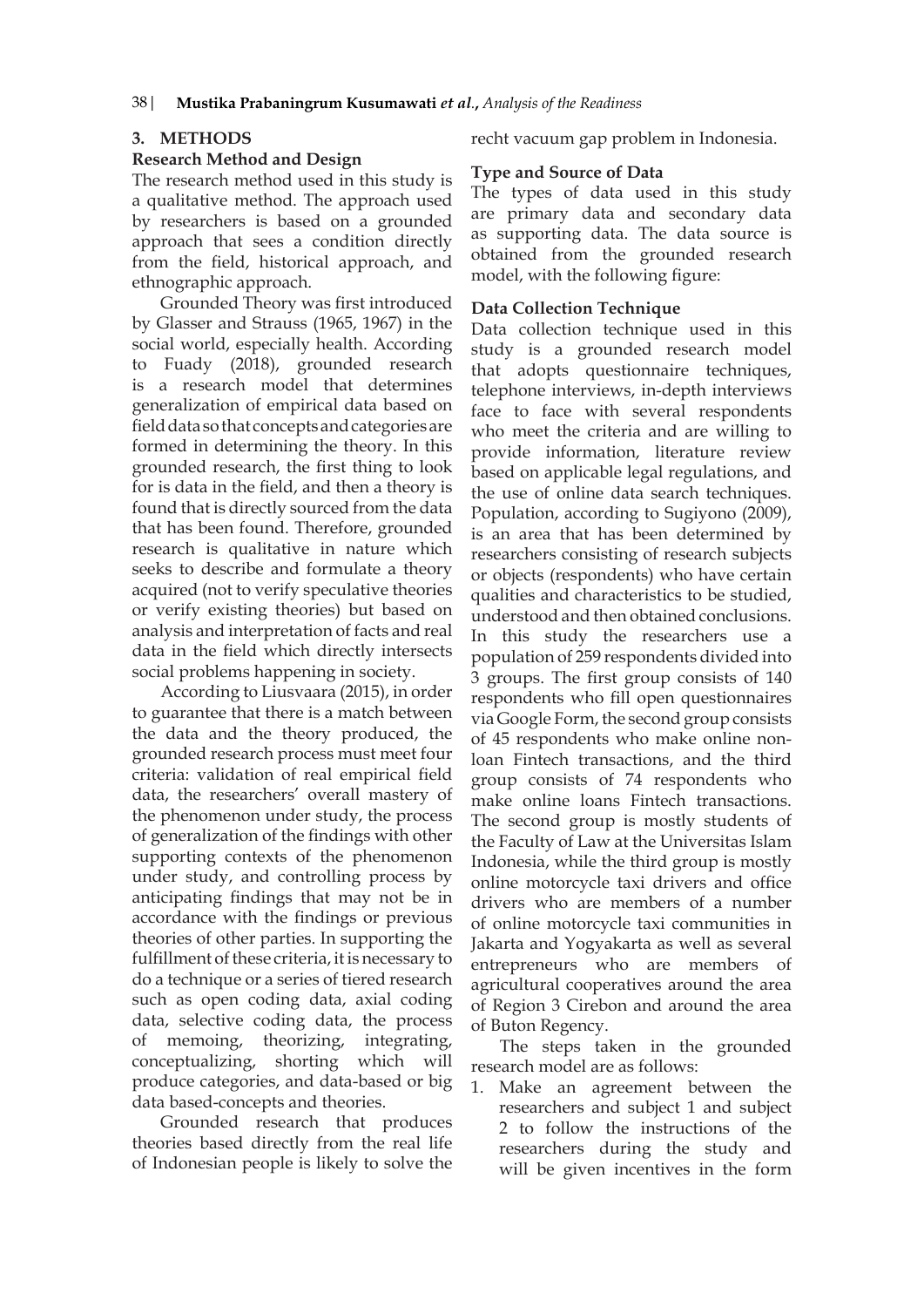

Figure 1. **Grounded Research Model**

Source: Descriptive Analysis, processed (2019)

of interest payments from Fintech loans or administrative costs during transactions using Fintech.

- 2. Install and integrate *AdMob, Adsense and PropellerAds Android* as a source of income for researchers on Android smartphones of subject 1 and subject 2.
- 3. Researchers provide 74 new simcards and new gmail for subject 2.
- 4. Researchers install the *My Permission, Team Viewer, CloneIt, Cyanogen Mod + Xposed + Xprifacy* applications on 119 research subjects. In addition, researchers also clone the gmail application, smartphone contacts, SMS, images on Android smartphones of the subjects.
- 5. Researchers clone the Android system on 119 research subjects through 20

virtual system Android applications on 8 laptops.

- 6. Phase 1 is trying to install the Fintech application that has been selected in advance by the researchers without giving any access rights.
- 7. Phase 2 is again trying to install the same Fintech application in step 1 for subjects 1 and 2 by giving the requested access rights as a whole.
- 8. A total of 4 people on subject 1 open 2 savings accounts at Bank of Book 1 and 2 savings accounts at Bank of Book 2.
- 9. All subjects 1 carry out normal transactions in general using the Fintech application and specifically 4 people in subject 1 make transfers via ATM on a newly opened account into 3 times namely normal time, high season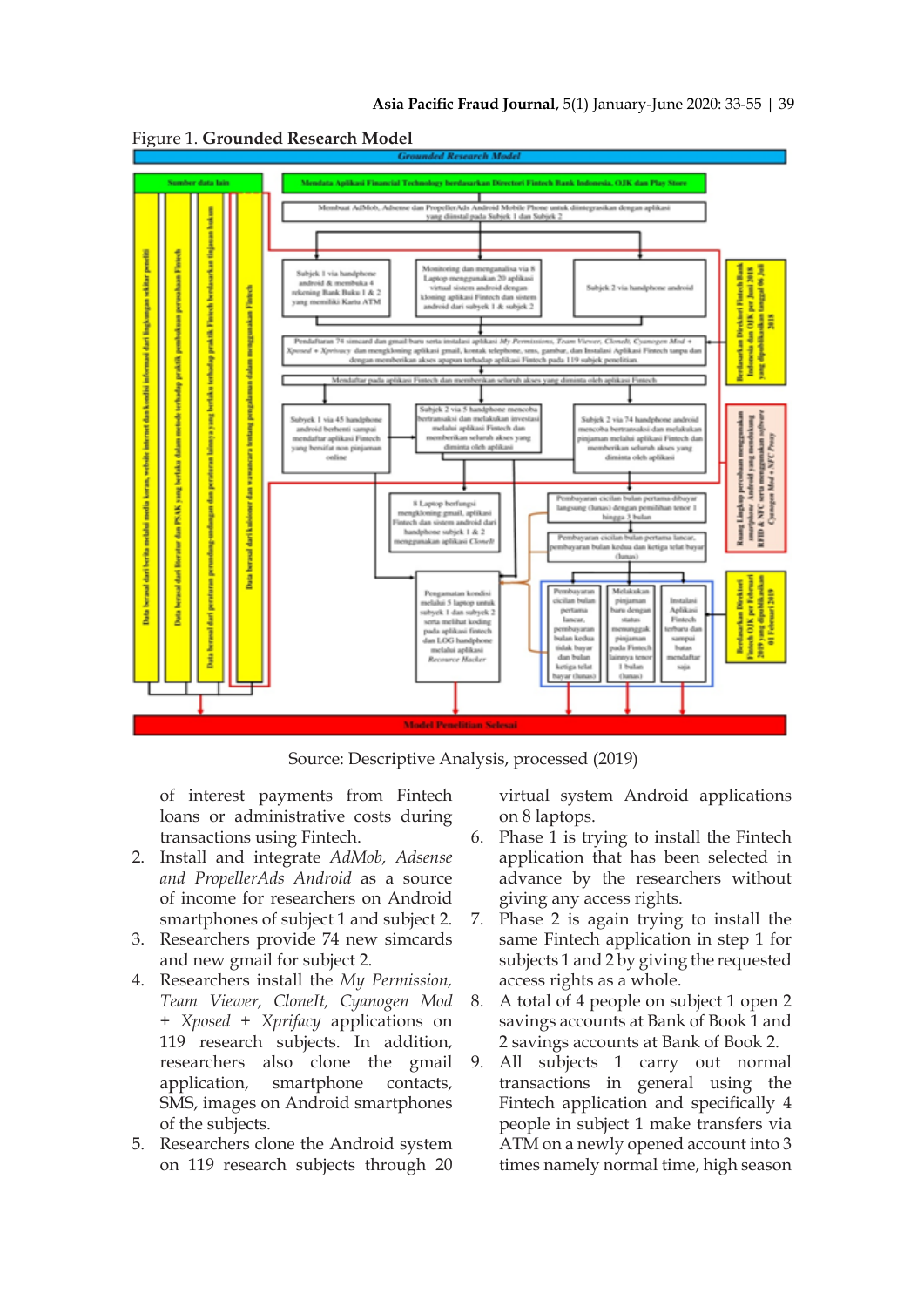time, and the end of day / month of the banking system.

- 10. Researchers divide 3 phases on subject 2 namely:
	- Phase 1: Subject 2 makes online loans through the Fintech application with a tenor from 1 to 3 months with smooth payments and is accelerated in the 1st month.
	- Phase 2: Subject 2 again makes online loans through the Fintech application with a 3-month tenor through a smooth payment for the 1st month and late payment scheme for the 2nd and 3rd months.
	- Phase 3: Subject 2 again makes online loans through the Fintech application with a 3-month tenor through a smooth payment sheme for the 1st month, while the 2nd month is paid together with the payment for the 3rd month with late payment scheme. In addition, subject 2 also makes an online loan to another Fintech application with a tenor of one month, which is paid smoothly. And subject 2 installs the latest Fintech online loan application that is registered in the Fintech OJK Directory.
- 11. All processes are analyzed and recorded on a scheduled basis through the cloning of the Android system of 119 subjects found on 8 laptops.
- 12. During the research stages on subject 1 & 2, the researchers also conduct a review of the applicable regulations and conduct interviews with sources and victims who have direct contact with Fintech. And the researchers try to use an Android smartphone that supports NFC and RFID and have been installed with *Cyanogen Mod + NFC Proxy*.

All results described on the grounded research model are then analyzed using the Pivot Table Microsoft Excel Professional Plus 2016 application and the Nvivo v12 Pro application based on field data based or big data obtained.

## **4. RESULT AND DISCUSSION**

Demography, according to Kotler & Keller (2016) in ACFE (2017), is a science that studies population, such as density, location, age, gender, ethnicity, type of work and various other types of statistics.

This demographic analysis serves as supporting information and provides an overview of respondents used in research in the form of primary or secondary data. Demographic distribution of respondents can be seen in in Appendix 1.

When the data were analyzed, many respondents did not understand how to distinguish between illegal and official Fintech applications registered with regulatory authorities in Indonesia. Respondents assumed that the Fintech applications appeared on the Google play store were all official applications registered in Indonesia. Surprisingly, there were only a few respondents who knew what authorities that had the right to oversee Fintech's activities in Indonesia.

In addition, 3 different conditions were found about respondents who were willing to be whistleblowers or to report on consumer complaints channels about fraud that occurred when interacting using the Fintech application. The first condition was seen by respondents who interacted with online non-loan Fintech applications, such as e-commerce and digital wallets. Despite the act of fraud, respondents assumed that even if they made a complaint to a Fintech service provider, it would not significantly influence the satisfaction they would receive. The efforts they made would not be worth with the results obtained, especially if the nominal loss was immaterial. However, this was different when respondents interacted with Fintech online loans. They were willing to be whistleblowers or reported fraud on the consumer complaints channel for fraud that occurred. This was motivated by the taking of various information contained on the respondent's smartphone which then disrupted the respondent's daily life.

Other conditions occurred for respondents working as marketing who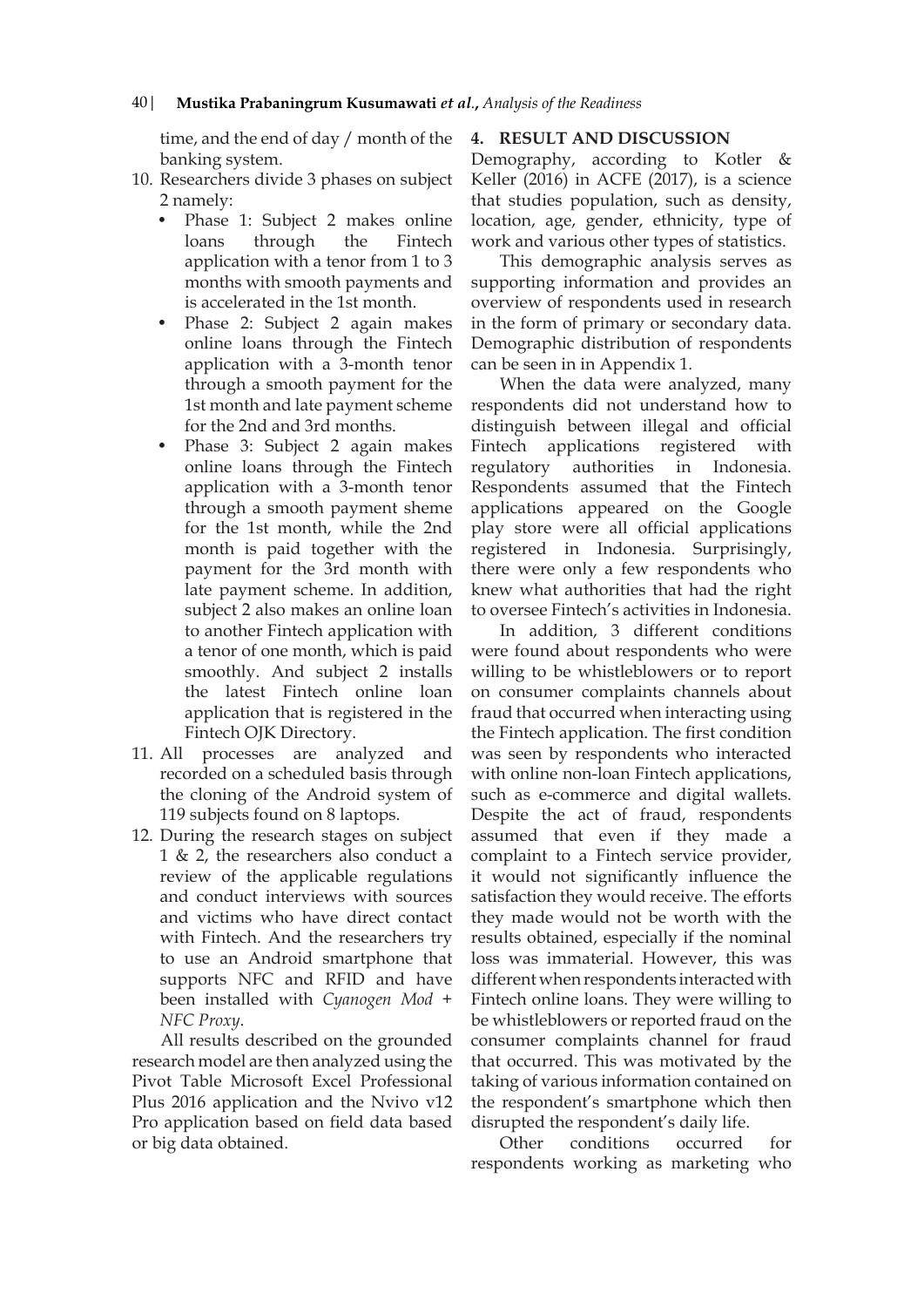were not willing to be a whistleblower for fraud that occurred around their environment. This was motivated by the rational thinking of respondents who assumed that the exchange of consumer information they had with consumer data from other marketing employees was one of the easiest ways to support the achievement of targets every month.

This condition was inseparable from the existence of a recht vacuum which formed a condition to be utilized by certain people to gain profit. Recht vacuum conditions found by researchers can be seen in Table 1.

Based on the review of researchers, there are 9 points of Recht Vacuum in supporting government programs to create positive economic growth through technology, especially Fintech:

• The absence of a regulation, specifically the Law governing the Protection of Personal Data. Researchers consider that the existing regulations and legislation are still lacking to be used as a basis to strengthen the argument

| No             | Recht Vacuum occurring                                                                                                                                                                                                      | Rescent Condition & Regulations                                                                                                             |  |  |  |
|----------------|-----------------------------------------------------------------------------------------------------------------------------------------------------------------------------------------------------------------------------|---------------------------------------------------------------------------------------------------------------------------------------------|--|--|--|
| $\mathbf{1}$   | Protection of personal data                                                                                                                                                                                                 | UU No. 1 / 1998                                                                                                                             |  |  |  |
|                |                                                                                                                                                                                                                             | POJK No. 1/POJK. 07/2013                                                                                                                    |  |  |  |
|                |                                                                                                                                                                                                                             | PBI no. 16/PBI/2014                                                                                                                         |  |  |  |
|                |                                                                                                                                                                                                                             | UU No. 19/2016                                                                                                                              |  |  |  |
| $\overline{2}$ | Accelerated repayment mechanism, online<br>loan restructuring, regulations on billing,<br>online loan limits or digital credit cards (pay<br>later), settlement of losses or minus e-wallet<br>balances due to bug software | Not available                                                                                                                               |  |  |  |
| 3              | Data access request restrictions on the<br>fintech application including a maximum of<br>emergency contacts                                                                                                                 | Lmited to Regulator's appeal only                                                                                                           |  |  |  |
| 4              | The use of Network, proxy or NFC spectrum<br>in electronic transactions and Smart SIM<br>Card and security features                                                                                                         | PerMenKomInfo No. 16/2018                                                                                                                   |  |  |  |
|                |                                                                                                                                                                                                                             | PerMenKomInfo No 1/2019                                                                                                                     |  |  |  |
|                |                                                                                                                                                                                                                             | PBI No. 20/6/PBI/2018                                                                                                                       |  |  |  |
| 5              | Protection of whiltleblower on Whistleblow-                                                                                                                                                                                 | UU No. 31/2014                                                                                                                              |  |  |  |
|                | ing System (WBS)                                                                                                                                                                                                            | Guidelines of KNKG (2008) as Non-Reg-<br>ulator concerning Violation Reporting<br>System-Whistleblowing system                              |  |  |  |
| 6              | Taxes for Fintech online loans                                                                                                                                                                                              | Article 21 & 23 of UU No. 36/2008                                                                                                           |  |  |  |
|                |                                                                                                                                                                                                                             | PMK No. 251/PMK.03/2008                                                                                                                     |  |  |  |
| 7              | Fintech online loan checking integrated via<br>SLIK or similar with BI checking integrated<br>with the national blacklist of banking and<br>other financial services institutions.                                          | Limited to the Regulator's appeal<br>regarding SLIK with a deadline until<br>2002 and the development of the Fintech<br>Lending Data Center |  |  |  |
| $8\,$          | All Fintechs are required to use the QR code<br>issued by Bank Indonesia in the payment<br>transaction mechanism                                                                                                            | Development of QR Code by Bank Indo-<br>nesia                                                                                               |  |  |  |
| 9              | Explanation from the Indonesian Account-<br>ants Association through ISAK (Interpreta-<br>tion of Financial Accounting Standards)<br>related to Fintech that will be exposed to the<br>adoption of PSAK 71                  | Not available                                                                                                                               |  |  |  |

Table 1. **Recht Vacuum Conditions**

Source: Books and Legislation and its derivatives, processed (2019)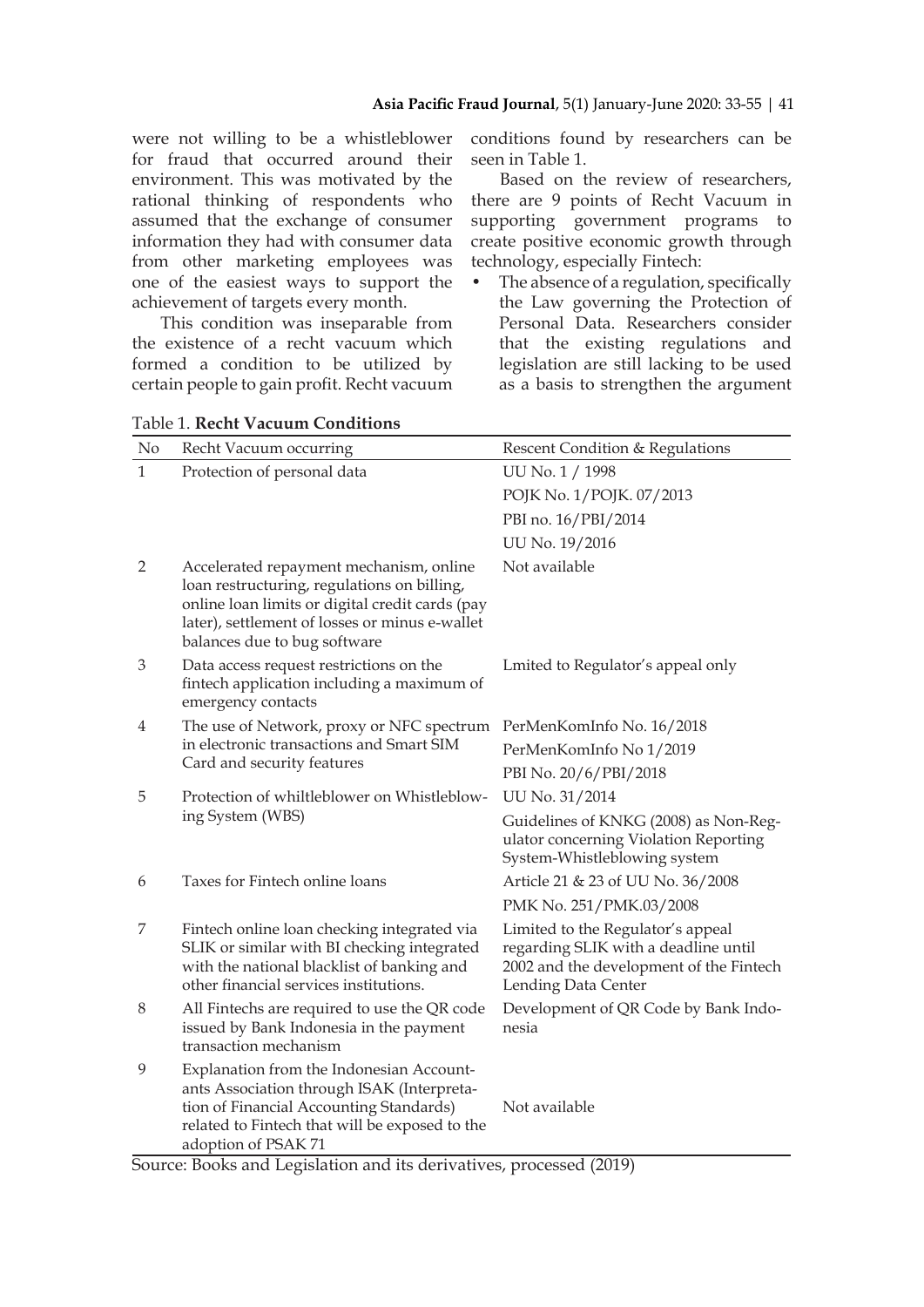about the theft of personal data while in court. The proposal regarding the Personal Data Protection Act has been submitted since 2017 after the National Police Headquarters managed to reveal the sale of nearly 2 million personal data on the internet. The mode used in theft of personal data is usually through phishing. Even at this time the theft of personal data is very easy with the development of RFID and NFC technology installed in a smartphone.

• Regulations that are not yet available are the Mechanism of Early Repayment and Online Loan Restructuring, the Regulations on Billing and Online Loan Limit or Digital Credit Card (pay later), as well as the settlement of losses or minus e-wallet balances due to bug software. Despite the Regulation of Financial Services Authority (POJK) No. 1 / POJK.7 / 2013 concerning Consumer Protection of the Financial Services Sector and the Regulation of Bank Indonesia (PBI) No. 16 / PBI / 2014 concerning Consumer Protection of Payment Services which requires consumers to obtain clear and detailed information when entering into a loan agreement, the researchers consider that the regulations have not been able to accommodate these needs. From the Fintech companies, as research objects, it is found that an explanation of the agreement in online loans related to fees to be obtained by the Fintech company, the amount of interest on loans, the amount of arrears penalties, the early repayment mechanism and the request for loan restructuring, it is not more than 5 Fintech companies which explain in the loan agreement. In addition, researchers also think that there have been standard rules regarding online loan limit and dispute resolution related to the minus e-wallet balance due to the Fintech bug software. This condition makes it easy for customers to borrow on several Fintech Online Loans without limit, and consumers are faced with a loss

condition if there is a bug software that causes the balance to be minus. The condition that is most detrimental to consumers is the billing procedure of the Fintech company which is still hiring a group of debt collector that presents a condition of intimidation and even makes customers become depressed due to being late paying online loans. Although this problem can be overcome with Article 368 of the Criminal Code and Article 29 Jo. Article 45 of the ITE Law concerning threats to billing, Article 378 of the Criminal Code for fraud in billing or marketing Fintech, Article 311 paragraph (1) of the Criminal Code concerning Fintech in billing, and Article 27 paragraph (1) Jo. 45 paragraph (1) of the ITE Law concerning sexual harassment through electronic media when billing, the researchers think that there need special regulations that are more indepth related to the mechanisms and sanctions that will be faced in online loan billing.

Determining the provision of access to emergency numbers to Fintech is important because it reduces excessive intimidation toward customers due to late payment of their online loans. Until this research taking place, what the researchers know is that there is only an appeal from the Regulator to the Fintech companies to request a maximum of 2 emergency contact numbers in the event of a delay in loan repayment. The condition that becomes the main concern of researchers is the customer data retrieval in the form of minimal access to telephone contacts and short messages when new customers try to install the Fintech application. With the condition of the Indonesian people who are still in the stage of trying something new in technological developments, this has become a huge loss experienced by the customers. Without knowing the existence of personal data retrieval by the Fintech application that is embedded in the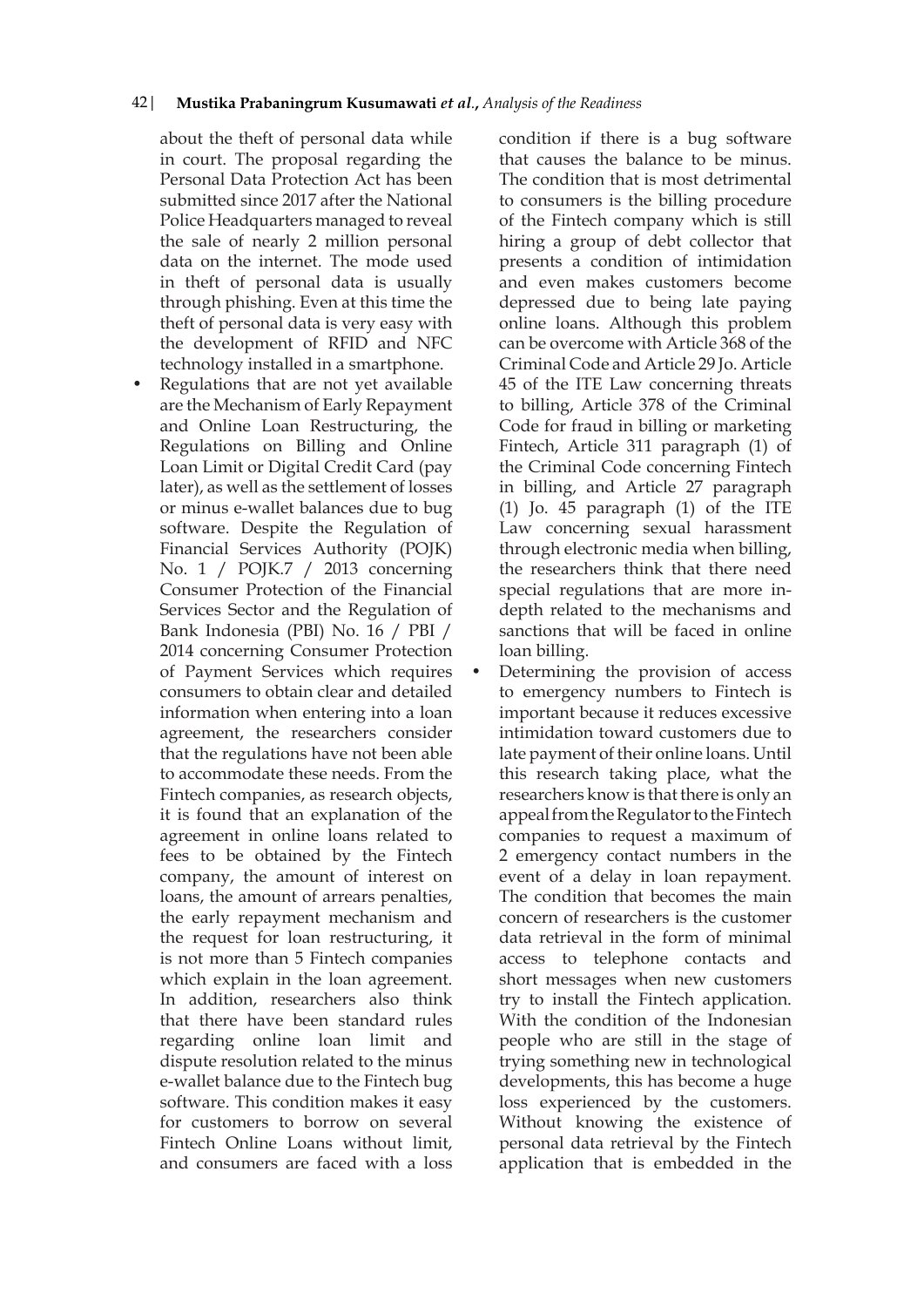smartphone and subconsciously the customer gives legal access rights for the granting of permission (agreement between the application provider and the customer) to be able to access telephone contacts, short messages and so on. The researchers hope that there will be a written regulation issued along with the sanctions for granting access to 2 emergency contacts, and not allowing access to telephone contacts when the customer has not registered to enjoy the services that the Fintech application has.

The next Recht Vacuum is the absence of regulations that can accommodate the progress of RFID and NFC technology on smartphones. This condition will make it easy for unscrupulous people to do creativity by using a minimum smartphone to do skimming. Researchers expect that there are special regulations for the use of network services, proxies or spectrum of RFID and NFC technology on smartphones that can be used as electronic payment transactions on e-wallets or even using debit card or credit card algorithms, for example, MasterCard which accommodates NFC technology stored on a smartphone application. Researchers see that Regulators need to look at Japan's Act on the Protection of Personal Information (APPI), Japanese Penal Code, Canadian Personal Information Protection and Electronic Documents Act (PIPEDA), and Canada's Criminal Code (NFC) which are closely related to point number 1 in the establishment of a law on personal data protection. Researchers propose collaboration between Regulators in Indonesia and cellular operators in Indonesia to be able to issue Smart SIM Cards, known as Universal Integrated Circuit Cards (UICC). The Smart SIM Card can be used as a Big Data Transaction Electronic that is stored securely and can only be accessed by official applications installed on the

smartphone. The Smart SIM Card will later be connected and also become the basis for activating NFC devices or RFID devices on smartphones. With the Smart SIM Card, operators can find out contactless transactions through NFC technology which will then be recorded on Point of Sales (PoS) or national accounts of electronic transactions in Indonesia. The application of Smart SIM Card that is integrated with NFC technology needs security features embedded in official applications installed on smartphones such as supported by 4 digit code security features or biometric code security features such as fingerprints, faces, or eye sclera.

- The attention of researchers is focused on the importance of legally binding regulations on the Whistleblowing System (WBS). At present the Whistleblowing System (WBS) merely sticks to the Witness & Victim Protection Act and the agreement of several related agencies to protect a Whistleblower or also a Justice Collaborator. This regulation is necessary because with the continued development of the technological era, there must be someone who has a mental and clean intention to help people with the frauds he knows. The need for a Fintech employee, who is aware of fraud committed at his company or at a similar company that is considered to have become a common culture at the company, can be the basis for making new regulations that are more relevant with the main goal to protect customers.
- The researchers see the need for an indepth study related to taxation on the Fintech online loan scheme, because Article 21 & Article 23 of Law No. 36 of 2008 and PMK No. 251 / PMK.03 / 2008 are still considered to be able to accommodate the taxation on the Fintech online loan scheme. However, what happens in the field is that business actors such as funders, recipients of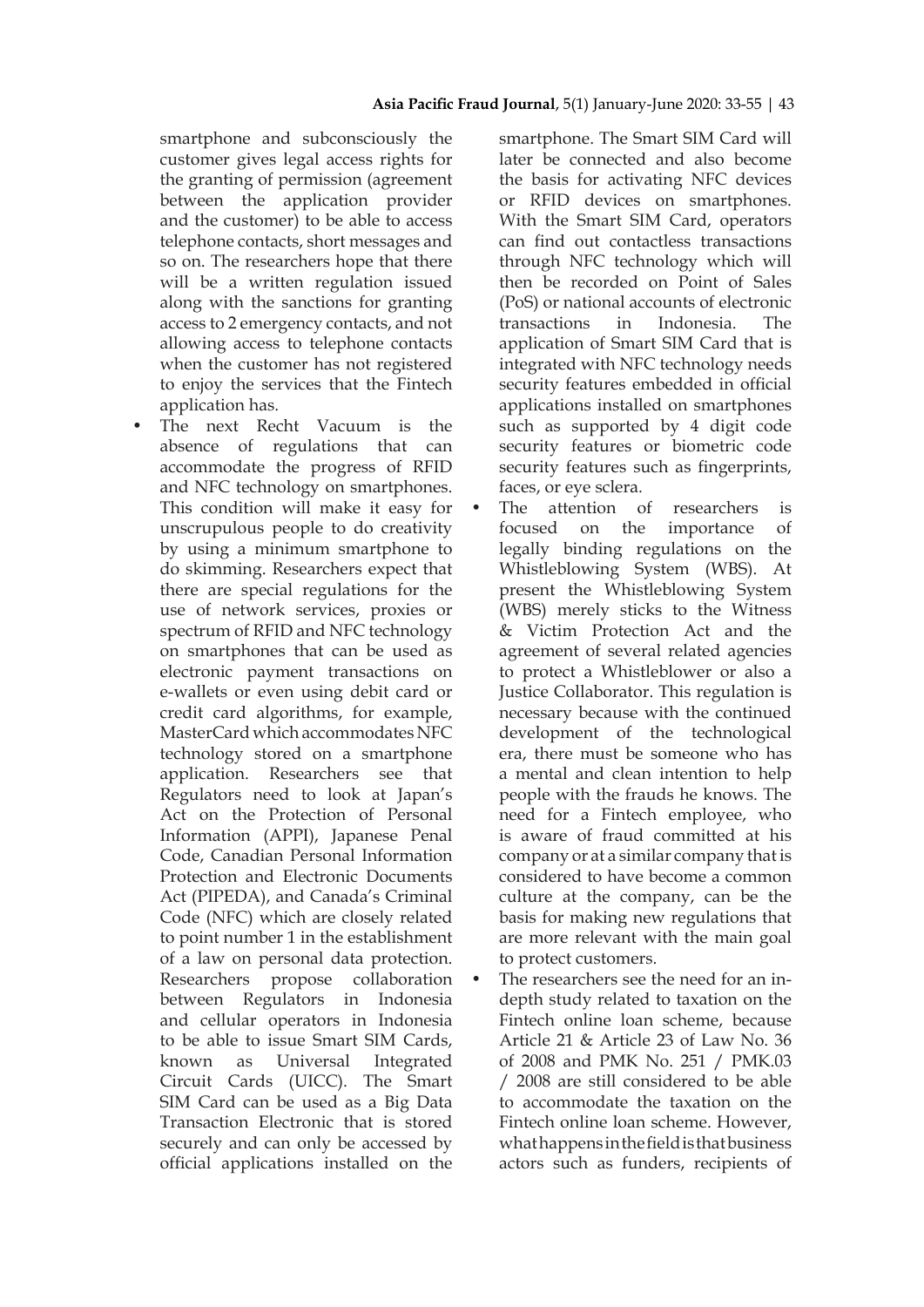funds and Fintech companies are still confused in applying or cutting Income Tax (PPh) 21 on object for receiving loan interest to individuals or PPh 23 for receiving loan interest to companies (non-individuals). Researchers see the need for confirmation from the Director General of Taxes to be able to issue DGT regulation or DGT Circular Letter related to the imposition of tax objects on online loans and even fees obtained by Fintech companies. In general, interest on loans between non-bank companies and those not exempted in the Regulation of Minister of Finance (PMK) No. 251 / PMK.03 / 2008 will be the object of tax which is subject to a 15% rate on gross interest. However, the rates for receiving loan interest earned by individuals may vary, bearing in mind that the income tax rate for individuals applies a progressive rate principle. The progressive rate is between 5% and 30% depending on the income received by the individual. The question is who will make the tax deduction? The tax payment mechanism will be carried out by the recipient of the loan interest. In addition to this affirmation, researchers see the need for relaxation of tax regulations related to the imposition of tax objects on the Fintech online loan scheme. Because in general, this condition can be one of the factors causing the high interest of Fintech online loans today apart from the high risk of online loans without collateral. In addition, researchers see that in the future there will be a problem when there is tax audit on funders, recipients of funds, and Fintech companies due to lack of ease in depositing taxes so that it will result in aggressive tax planning that might even lead to tax avoidance and tax evasion.

• Checking Fintech Online Loans that are integrated via SLIK, or similar to BI Checking, that is integrated with the National Black List (DHN) of banks and other Financial Services Institutions

(LJK) is one of the recht vacuum that is of concern to researchers. Researchers think that if the regulation related to point number 7 is not immediately enforced, fraud will often occur, such as money laundering and excessive use of loans (beyond real ability) by the customer. In this recht vacuum phase, researchers see the awareness of the Fintech Association to develop the Fintech Lending Data Center (Pusdafil) as a step forward to minimize fraud. It is expected that in the future the Fintech Lending Data Center (Pusdafil), SLIK or a similar system of BI Cheking in the Fintech application can be integrated automatically with DHN and collectibility of banking customers and other Financial Services Institutions.

- Issuance of regulations regarding the obligation to all Fintech companies to use the QR Code issued by Bank Indonesia in the payment transaction mechanism is a recht vacuum that Bank Indonesia seeks to close through its QR Code development system. Because if every Fintech company has its own and diverse QR Code, it will make Fintech customers confused in scanning the QR Code of a Fintech application. It also can be one of the tools to minimize non-recording of Point of Sales (PoS) or national accounts of electronic transactions in Indonesia.
	- Explanation by the Indonesian Institute of Accountants through the Interpretation of Financial Accounting Standards (ISAK) regarding Fintech's exposure to the implementation of Statement of Financial Accounting Standards (PSAK) 71 in preparing financial statements. The ISAK is needed because of the statement on Fintech Online Loan risk disclaimer which states that the risk of default or credit risk is fully borne by the lender, and there is no state regulator responsible for the risk of default. The statement seems to show that Fintech companies are independent or free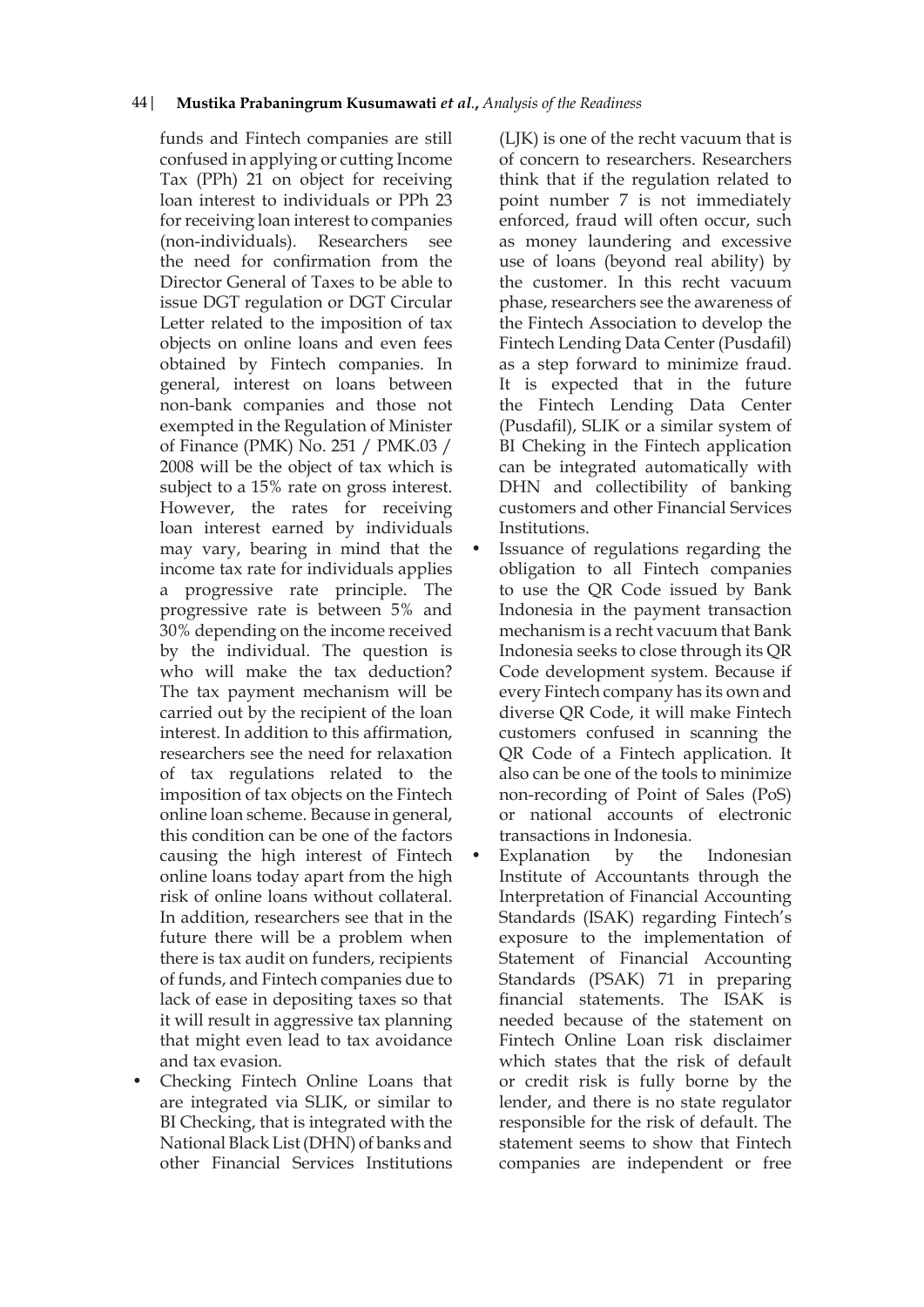from credit risk so that it does not meet the accounting going concern principle in knowing the condition of Fintech's financial statements from time to time.

Based on the recht vacuum gaps that have been described, the researchers find fraud during research process through the grounded research model due to the recht vacuum gap. The distribution of respondents which is based on the frequency of fraud that occurs when using Fintech when the grounded research model takes place is shown in Figure 2.

The latest demographics based on our questionnaire, interview and grounded research model are done by the researchers based on the frequency of fraud that occurs when using Fintech. As many as173 activities or 33.59% are Digital Currency Fraud - Skimming and Phishing - Credit Cards & Electronic Money Cards - RFID and NFC, 3 activities or 0.58% are Digital Currency Fraud - Phishing - System of Illegal Smartphones, 39 activities or 7.57% are Digital Currency Fraud - Theft of Digital Money Wallet & Internet Protocol Address for Digital Payment, 32 activities or 6.21% are Software Bug Fraud - Electronic Money Transfer & Minus Balance of

Figure 2. **Data Grounded Research Model**

Digital Wallet Money, 4 activities or 0.78% are Non-Delivery and Different of Merchandise Fraud, 5 activities or 0.97% are Investment Fraud - Ponzi Schemes and Pyramid Schemes, and the most fraud or 259 activities or 50.29% are Telemarketing Fraud

The results obained from the questionnaire, interview and grounded research model are as follows:

*1. Digital Currency Fraud - Skimming and Phishing - Credit Cards & Electronic Money Cards - RFID and NFC.* This condition occurred during the process of grounded research model involving several respondents face to face. During the meeting, researchers activated Android smartphone with RFID and NFC support which had already been installed with Cyanogen Mod + NFC Proxy and brought it closer to where the respondents put their wallet. Then the researchers told the respondents that the electronic money balance had been reduced including information from the credit cards they have. Most respondents did not trust the information provided by researchers. The summary of the respondents'



. Digital Currency Fraud - Skimming and Phishing - Credit Card & Electronic Money Card - RFID and NFC

- <sup>=</sup> Digital Currency Fraud Theft of Digital Money Wallet & Internet Protocol Address for Digital Payment
- · Software Bug Fraud Electronic Money Transfer & Minus Balance of Digital Wallet Money
- . Non-Delivery and Different of Merchandise Fraud
- · Investment Fraud Ponzi Schemes and Pyramid Schemes
- · Telemarketing Fraud

Source: Primary Data, 2019

Digital Currency Fraud - Phishing - System of Illegal Smartphone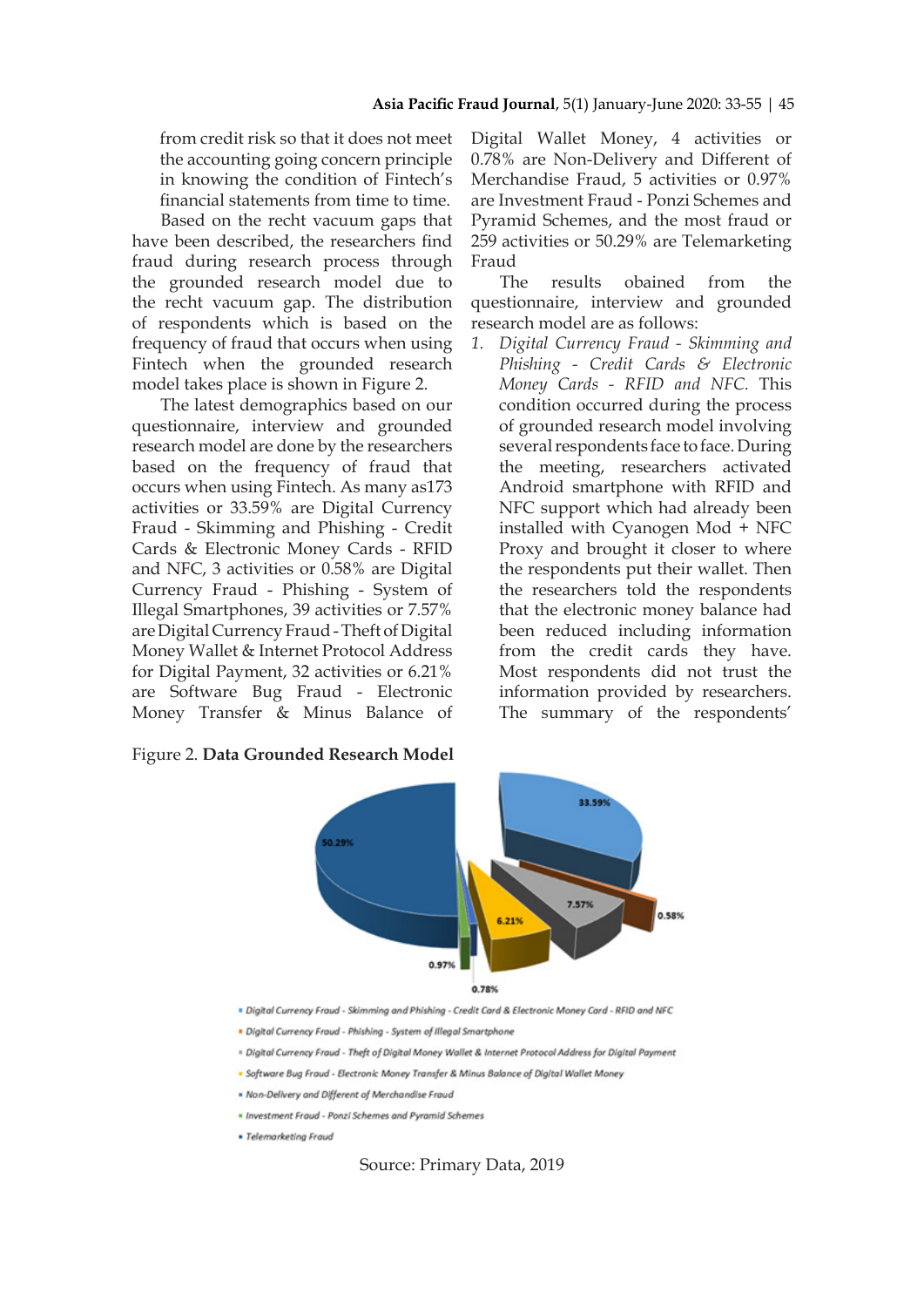## responses are as follows:

*"It is impossible. Just bringing closer or attaching a smartphone, then in a short time, it can take credit card data and electronic money card balances, more over at the same time making payment transactions."*

With 197 times of experiments on respondents with activity frequency more than 2 times on 1 respondent produced data of 173 times of activity. Then researchers considered that exploiting technology for digital currency fraud succeeded in retrieving information data on credit cards, debit cards, and electronic money cards of respondents. These actions make it easy to skimming to make a new credit card or attach it to a barcode machine to make transactions directly and can be used without requiring an OTP password from a credit card when making transactions via the internet network. Whereas for electronic money taken on e-money cards can be transferred directly to other e-money cards or accommodated and used during transactions. However, it is surprising that the theft using NFC and RFID technology can be done by setting the smartphone's IMEI number, IP Address and it is possible to encrypt NFC and RFID networks so that the transaction terminal's Point of Sales (POS) on the Bank system cannot detect this condition. When looking at the era of e-commerce goes to contactless, researchers found 2 international e-commerce that have applied NFC technology to their payment methods to make it easier for customers in making transaction, where they do not need to re-type the card number, card active period, cardholder's name, and other information needed in making transactions, especially through cards that are integrated through the MasterCard network. Even when researchers tried to make NFC payments using data that has

been skimmed through the NFC Proxy application, it can be recorded on the NFC payment service to the 2 e-commerce sites.

- 2. Digital Currency Fraud Phishing - System of Illegal Smartphones. This condition occurred when there were 3 respondents' smartphones that entered Indonesia illegally or without going through the Domestic Component Level (TKDN) process. With the default Android software when buying a smartphone, through an analysis of the smartphone LOG, it was found that there was already *an adsense pop up* advertisement and with the activity behind the smartphone screen that sent smartphone user data information, such as passwords, credit card numbers stored on the android system, to IP Address outside Indonesia.
- 3. Digital Currency Fraud Theft of Digital Money Wallet & Internet Protocol Address. This condition is closely related to theft carried out without the knowledge of the smartphone owner. It is possible that the company providing the Fintech application regularly takes digital money in a small scale. What happens in reality is that the resources owned by the Fintech provider company, even though it has followed the relevant authority regulations that must use the IDR currency and only intended for certain citizens who are becoming foreign tourists in Indonesia, this can occur with experiments conducted by researchers by transacting through the Fintech QR Code application but not through the IP Address of sending transaction data in Indonesia, which can be seen from the smartphone LOG when transacting using an IP Address outside of Indonesian territory. It is feared that this condition will not be recorded in the national account of electronic transactions in Indonesia.
- *4. Software Bug Fraud Electronic Money Transfer & Minus Balance of Digital*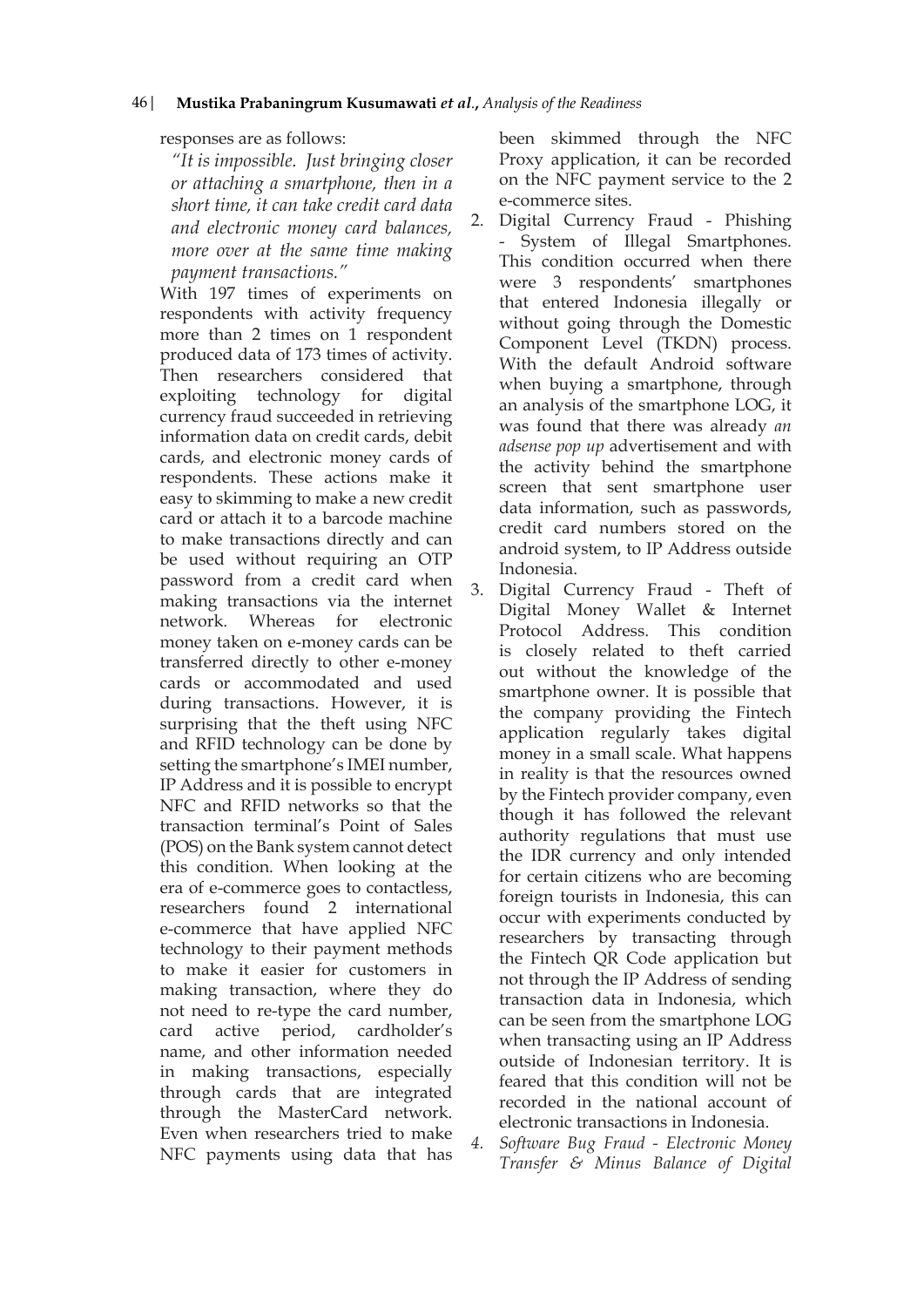*Wallet Money.* This condition occurs when there are bugs in the software with 3 different conditions as follows:

- a. The first condition occurred in one of Fintech which caused the digital currency balance in the Fintech application to be minus when used by consumers. In this condition, many consumers were contacted via e-mail or text messages (SMS and Whatsapp). Settlement of the minus balance was then charged to consumers with intimidation that if the consumer did not immediately top up the digital currency balance in accordance with the specified time, it would be resolved through the applicable legal channels. Some respondents said that when the error of the system occurred, respondents only transacted to buy food through QR Code payment 1 times, but the balance was reduced 8 times which caused the balance to be minus.
- b. The second condition occurred in one of the Fintech which caused the Fintech company to experience a substantial loss. The loss was due to one of the features offered by Fintech e-wallet to buy Google Play vouchers (GPC). The bug software e-wallet was found on the purchase of GPC worth IDR 500,000, which then consumers of e-wallet users only paid IDR 22,000. The solution made by the Fintech e-wallet company was by withdrawing from a balance on the account belonging to consumer who had utilized the bug software. Withdrawing balances at some consumers made the account balance minus. In addition, the Fintech company also billed customers via text message and through email registered on the account.
- c. The third condition occurred when researchers tried to make transactions in the banking accounts book 1 & 2 which already had an

ATM at the time of the *end of day or month core banking system*. Of the 4 banks that were tested, 2 banks used the same core banking and 1 bank used core banking as a product of the development of its Technology Information Department. The results showed that there was an indication of bug when making transactions through the ALTO and Union Pay networks, with the time limits when transacting at an ATM approaching the time limit of the transaction which was then followed by clicking the transfer button at the end of day or month core banking system that became an experiment bank, and several transactions entered the bank account. However, for transactions on bank accounts (Banks books 3 and 4), these transactions were considered as void transactions and did not reduce the account balance. The condition was a little difficult to trace if it did not examine in detail the journals formed on the transaction, due to identical reference numbers that were formed from the results of data sent by companies providing interbank transaction services with reference numbers from transaction recipient banks. Based on the results of the recipient bank's opinion, the situation was due to the limited costs incurred to use all the features contained in the third-party core banking system and the nonexistence of bug algorithm from the development of the core banking system.

5. Non-Delivery and Different of Merchandise Fraud. This condition occurred when respondents were buying goods from e-commerce applications in the country and abroad. The goods purchased were sent not in accordance with the purchase agreement and even no item was sent, or only the cardboard folds received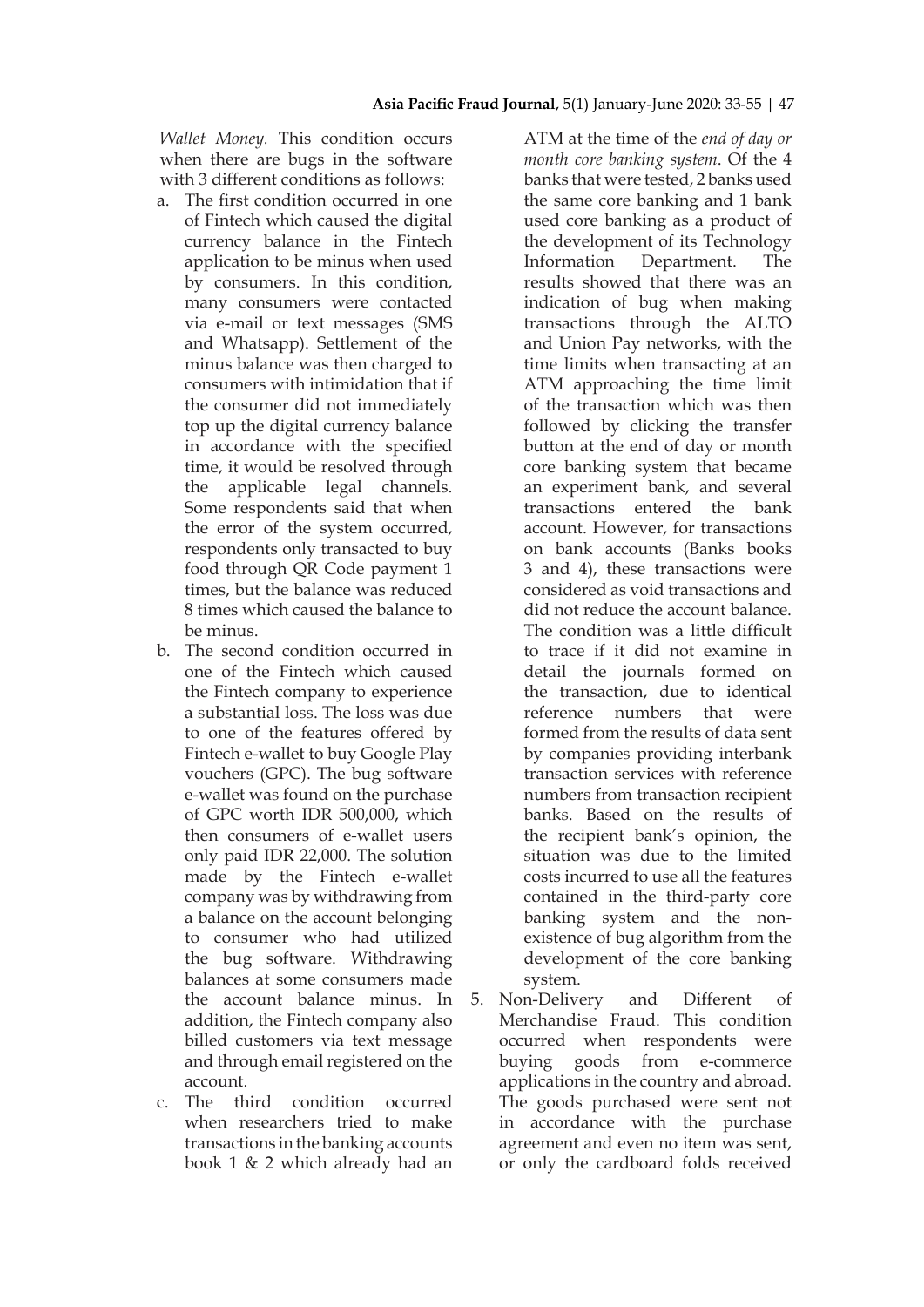by the respondent. The action taken by the respondent by reporting the seller of goods through the e-commerce application did not produce any results and sometimes there were no substitutes commensurate with the items purchased.

- 6. Investment Fraud Ponzi Schemes and Pyramid Schemes. This condition was closely related to the existence of the Fintech application which admitted to being affiliated with an international investment broker. The mechanism used was by issuing illegal digital certificates that were embedded in the Fintech application to convince consumers to invest by providing high investment returns. Examples that were indicated using Ponzi Schemes in investing through Fintech were GCG Asia and MIA FintechFX.
- 7. Telemarketing fraud. This condition occurred when there was arrogance from marketing employees to the algorithm contained in the Fintech application. This condition occurred with 2 different conditions:
	- a. Telemarketing through the Fintech application that had a feature to request access rights, even without asking for access rights from the smartphone owner. Some conditions that occur are as follows:
		- When installing the Fintech Loan Online application, only 2 of the 74 Fintech applications researched that could be installed without giving access rights to a cellphone contact or others. The data transmission for the installation mostly took place prior to an agreement to make a transaction with the customer, so that at least the telephone and LOG contact data on the hand phone had been sent. Even for the illegal Fintech application, it was found access to a smartphone camera and the installation of *malware ghost push* without the

permission of the smartphone owner. The malware was aimed at smoothing the takeover or known as keylogging smartphone to access smartphones secretly. The data retrieval will increase if there is a delay in the payment due for the loan. Another thing that was not explained in the cooperation agreement in the loan was the repayment mechanism that was faster than the actual maturity, until there was no solution to do the restructuring of the online loan agreement.

- An e-commerce application that is a part of Fintech is the discovery of Adware that infiltrates smartphone systems. The adware acts on the background of the android system which will display pop up ads, display ads when reading online news.
- It was found 1 application of international banking and 1 application of national banking that provided convenience in viewing transactions on credit cards, requesting the right of access as a whole to telephone contacts.
- b. Telemarketing through marketing employees is in the following ways:
	- Offering product in a timeless manner. The offer was made via telephone, SMS, or Whatsapp. Even during the research process, there were offers via SMS and whatsapp that included a link that contained malware. And in the algorithm contained in the instant message was found a spouseware attachment which automatically sent instant messages to various contacts and groups on whatsapp.
	- Based on the results of the questionnaire and in-depth interviews which were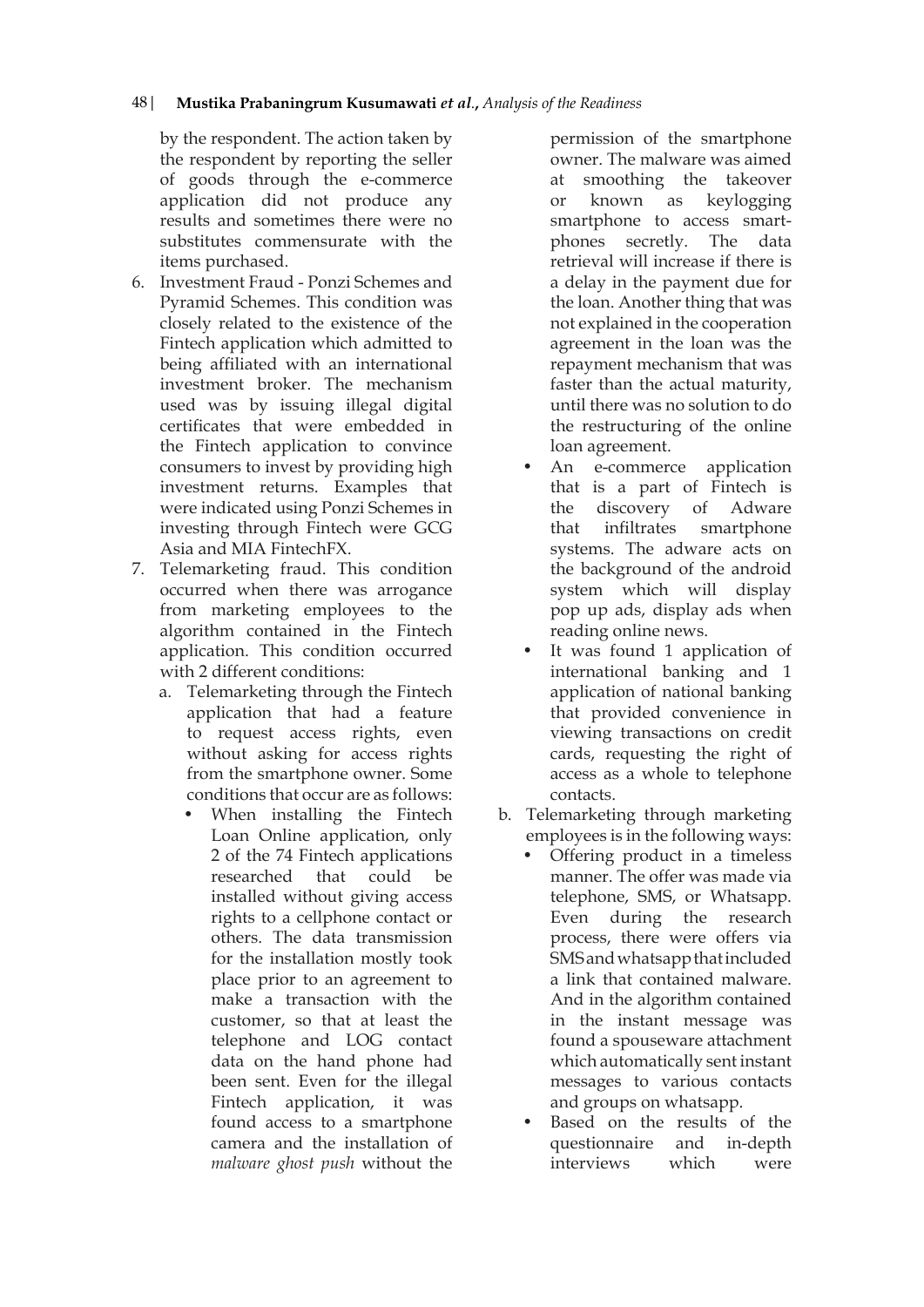then practiced by one of the respondents, it was found that there was a practice of exchanging and even buying and selling cellphone numbers of IDR 500,000 for every 200 cellphone numbers.

- Based on information from one respondent with a marketing background in a Financial Services Institution (LJK), it was found that there was customer who was included in the National Black List (DHN) from Bank Indonesia and had loans that were included in the NPL category at one of traditional Financial Service Institutions but was still free to conduct transactions by investing as a funder for Online Fintech Loans.
- In the telemarketing procedures for billing, it was found intimidation to the research respondents using high-pitched sentences or abusive sentences, threats to billing, and the distribution of personal data to 119 contact groups that were given access. The distribution of personal data was in the form of slander for acts of sexual harassment committed by respondents in arrears on loans.

The factors that affect the chances of fraud as explained above are the lack of public knowledge of the procedure for transactions using Fintech, loosening of applicable regulations, and the arrogance of Fintech customers to take advantage of the Fintech bug software to get the maximum profit without thinking about the impact of the law behind it, and the arrogance of the Fintech company to minimize the big risks that will occur. In addition, there is indication that the formation of the Fintech ecosystem with other traditional financial services is not yet maximal. The situation is exacerbated by the unavailability of the Whistleblowing System (WBS) through the special complaint channel related to

Fintech, which is only available at the Legal Aid Institute (LBH) in Jakarta but OJK and Bank Indonesia still provide a channel for consumer complaints in general.

The results of research on RFID and NFC technology support the the results of research conducted by Ariansyah (2012) that NFC technology on smartphone technology devices needs to have binding standards as well as increased socialization and education to the public about NFC technology as one of the payment instruments.

Researchers illustrate that the formation of a healthy Fintech ecosystem and an anti-fraud culture should be done like in the division of sea area ownership between the territorial sea zone and the free sea zone. Where territorial sea zone means the use of internet access to support financial services quickly but still has territorial zone ownership limits based on imaginary lines, namely the use of IP Address, in the sovereign territory of a country every time conducting financial transactions, while the free sea zone means a free zone in the use of IP Address to provide internet benefits in addition to financial services.

## **5. CONCLUSION**

Based on the observations, the very rapid development of technology to support fast and unhindered financial services can create a large gap in the readiness of the use of technology era 4.0 in the country. Without strong preparation, it will increasingly create a big gap in the formation of the Fintech technologybased fraud chain. The four main factors are the large recht vacuum gap, the unpreparedness of the Indonesian people who are still engulfed in a culture of lazy reading the terms and conditions required by Fintech and regulators, arrogance of customers who understand the existence of the Fintech bug software to gain profit as much as possible without thinking about the legal impact behind it, and the arrogance of using technology resources owned by Fintech companies and marketing employees.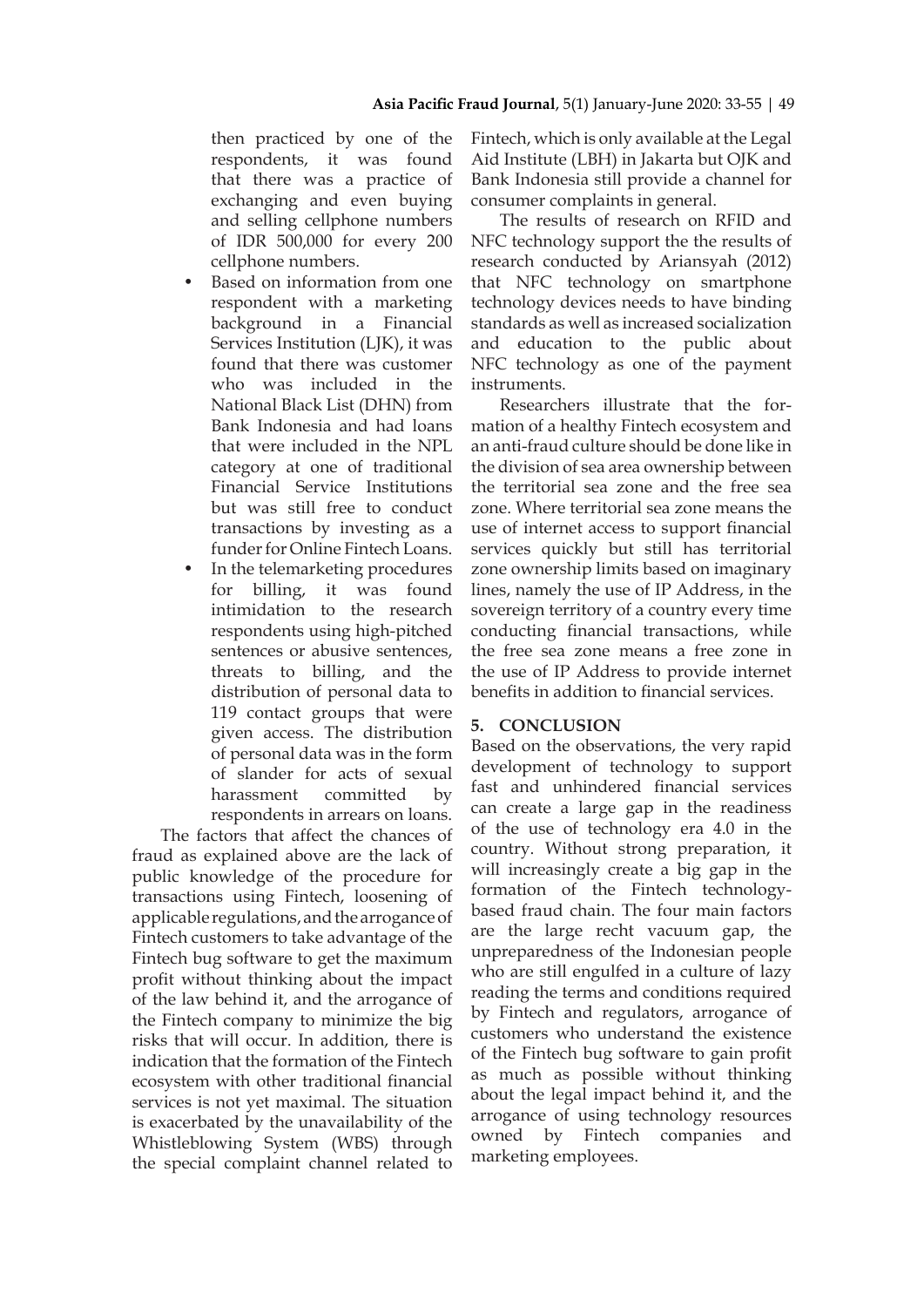The researchers assume that the arrogance of the technology resources owned is used to create a big data in minimizing the risk of the Fintech company and the opportunity in the pressure perceived by marketing employees to achieve the specified targets. This is also the arrogance in the use of errors / bugs in the Fintech system and the inability of the Indonesian people to understand the use of Fintech which only follows social trends and high levels of trial and error over Fintech. It is also complemented by the non-maximum consumer complaints channel or the Fintech special whistleblowing channel system which is shown by the high number of complaints by Fintech customers to be the main spotlight that has not been resolved to date. Other conditions that influence the high interest rate of Fintech online loans, one of which is the imposition of an income tax object on loan interest as explained in Law No. 36 of 2008 concerning Income Taxes.

Therefore, researchers provide suggestions in the formation of the Fintech ecosystem by implementing anti-fraud as one of the drivers of Indonesia's economic growth as follows:

- 1. Creating a society that understands technology, especially Fintech and not following the trend of a certain Fintech only. It can be done by establishing an educational curriculum from an early age about technological knowledge, making more intense socialization by regulators, or by follwing trends in the technology era by inserting ad content using adware that aims to educate Indonesian society.
- 2. Making an integrity pact to support anti-fraud and anti-money laundering among regulators, Fintech associations, and Fintech companies when making official registration with regulators.
- 3. Regulators should get rid of egoism between institutions by synchronizing verbally or nonverbally through technology channels that are automatically integrated between state institutions, such as Bank Indonesia,

the Financial Services Authority (OJK), Ministry of Communication and Information, PPATK, and the Ministry of Finance which focuses on the Director General of Taxes and others in making better Fintech regulations that can be a driver of economic growth in Indonesia. As for the new regulations or the updates can at least accommodate the following conditions:

- Rules regarding prohibition on requests for access right of the collection of consumer information data before the customer agrees in accordance with the agreement to transact through the Fintech application.
- Rules regarding billing procedures and the upper limit of online loans or digital credit cards (pay later).
- Rules regarding the mechanism for accelerated repayment and online loan restructuring.
- Rules regarding the settlement of customer or Fintech company losses for the existence of Bug Software.
- Closing all illegal download paths of the Fintech application registered in the Google Play Store by requiring all Fintech company IP Address channels through a special channel.
- Collaborating with operators of communication service providers to make the algorithm for using non-Indonesian IP Addresses which is automatically blocked and unable to make transactions through Fintech.
- Rules regarding NFC and RFID proxies on smartphone companies which can be seen in the PoS terminal banking system financial transaction flow.
- Collaborating between regulators and telecommunications service operators to make regulations regarding the use of NFC that is connected to the Smart SIM Cards that are supported by 4-digit code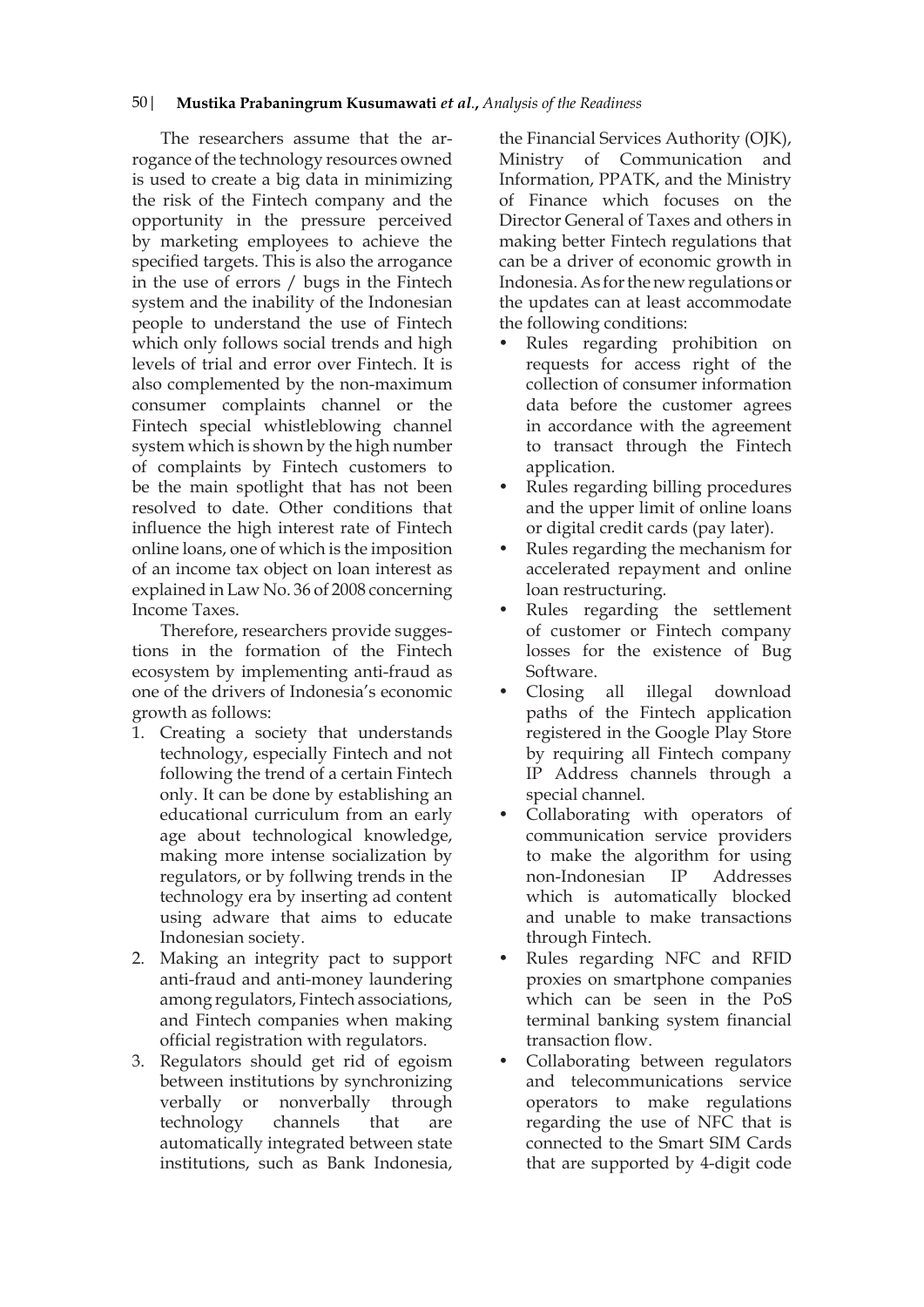security features or biometric code security features such as fingerprints, faces, or eye sclera.

- Rules regarding the use of QR Code that have been issued by Bank Indonesia to all Fintech service providers.
- Accelerating rules, similar to BI Checking, for loans or Fintech funders integrated with BI Checking and the national blacklist of banks and other financial service institutions.
- Rules regarding the establishment of the Fintech online loan company in running the online loan distribution business to be the subject to tax or not on PPh 23 or PPh 21 for interest on the loan.
- The assertion about the operation of online loans or online investments that will be exposed to the application of PSAK 71
- Rules that forbid Fintech companies directly or through the Indonesian Fintech association not to act arrogantly in carrying out its financial services.
- 4. Setting up a special channel for the whistleblower system or a special Fintech consumer complaint channel for regulators and requires all Fintech service providers to provide a whistleblower system channel or consumer complaint channel openly and readable by consumers.

## **REFERENCES**

- ACFE Indonesia Chapter dan E&Y. (2017). *Survai Fraud Indonesia*. ACFE Indonesia Chapter.
- Allan Richarz (\_\_\_\_). Near-Field Communication Technology: Regulatory and Legal Recommendations for Embracing the NFC Revolution. Canadian Journal of Law and Technology. Vol. 12.
- Andreja Rojko. (2017). Industry 4.0 Concept: Background and Overview. iJIM - Vol. 11, No. 5.
- Ariansyah Kasmad (2012). Studi Kesiapan Penyelenggaraan Layanan Near Field Communication (NFC) Komersial di Indonesia. Buletin Pos dan Telekomunikasi Vol. 10 No. 3.
- Aurora & Francisca. (2011). Grounded Theory of Generating Theory in The Study of Information Behavior.
- Bambang Setioko. (2011). Penggunaan Metoda Grounded Theory Dibawah Payung Paradigma Postpositivistik Pada Penelitian Tentang Fenomena Sosial Perkotaan.
- Berry *et. all.* (2017) Perkembangan Financial Technology Terkait Central Bank Digital Currency (CBCD) Terhadap Transmisi Kebijakan Moneter dan Makroekonomi.
- Crowe Horwarth. (2011). Putting The Freud in Fraud: Why The Fraud Is No Longer Enough IN Howarth, Crowe.
- D. W. Arner, *et. all*. (2016). The Evolution of FinTech: A New Post-Crisis Paradigm?
- Douglas, Janos & Ross. (2016). The Emergence of RegTech 2.0 from Know Your Customer to Know Your Data. CFA Institute Research Foundation.
- Douglas, Janos & Ross. (2017). Fintech and Regtech in a Nutshell, and The Future in a Sanbox. CFA Institute Research Foundation.
- Ernest & Young. (2018). Fintech Ecosystem Playbook.
- Fitri Amalia. (2016). The Fintech Book: The Financial Technology Handbook for Investors, Entrepreneurs and Visionaries.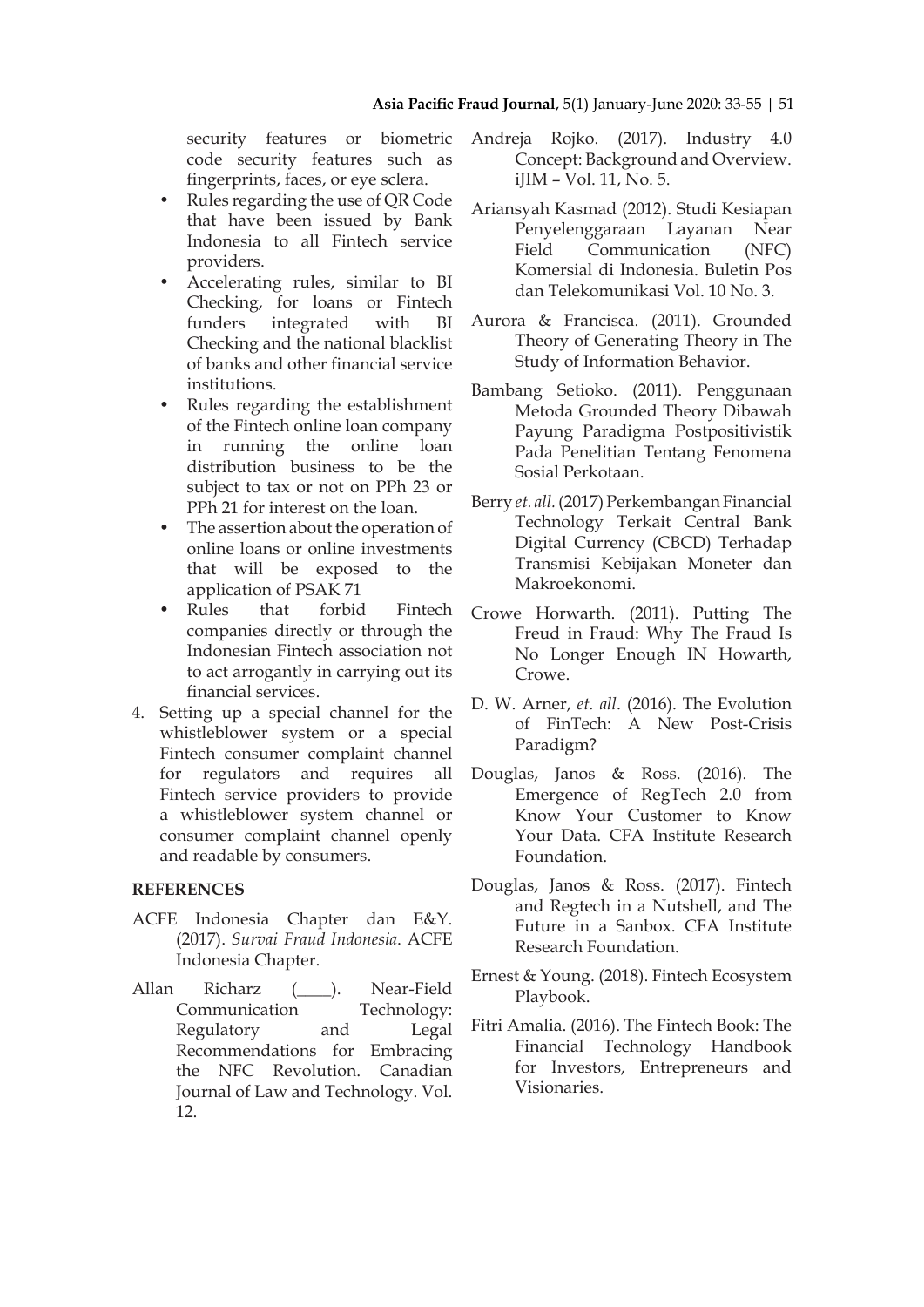- Financial Services Ireland. (2018). A Otoritas Fintech Strategy for Ireland.
- Gredha & Cholichul. (2012). Kebosanan Kerja Pada Karyawan Radio Sonora Surabaya.
- HM Tresury. (2018). Fintech Sector Strategy: Securing the Future of UK Fintech.
- I Gusti Ayu. (2014). Metode Grounded Theory dalam Riset Kualitatif.
- In Lee & Yong Jae. (2018). Fintech: Ecosystem, Business Models, Investment Decisions, and Challenges. Journal of Business Horizons Vol. 61: 35-46.
- James & Adam. (2019). Technological Innovation and Economic Growth: A Brief Report on the Evidence.
- Kamus Hukum (Edisi Lengkap).\_\_\_\_.
- Kamus Besar Bahasa Indonesia (KBBI). (1989). Balai Pustaka Jakarta.
- Kaushik *et. all.* (2016). Unlocking Indonesia's Digital Opportunity. McKinsey.
- Kevin & Dr. Robert. (2002). Case Study and Grounded Theory: Sharing Some Alternative Qualitative Research Methodologies with System Professionals.
- KNKG. (2008). Pedoman Sistem Pelaporan Pelanggaran – SPP (Whistleblowing System –WBS), KNKG.
- Kusumawatiet.all. (2018). The Phenomenon of Leadership in Conglomerate Subsidiaries in Creating Anti-Fraud Culture. Volume 3, No.2nd Edition Asia Pasific Fraud Journal.
- Liusavara, leena. (2015). Grounded Theory in a Case Study – Questions of Generalizing Outcomes. Finlandia: Oikeus-ja kaulutuspalvelu Law Point avoinythio.
- McKinsey Global Institute. (2019). Digital India: Technology to Transform a Connected Nation.
- Jasa Keuangan. (2017). Perlindungan Konsumen pada Fintech : Kajian Perlindungan Konsumen Sektor Jasa Keuangan.
- Oxford Research. (2018). CPH Fintech Hub: Study and Recommendations for Making Copenhagen a Nordic FinTech Hub.
- Munir Fuady (2018). Metode Riset Hukum: Pendekatan Teori dan Konsep. Rajawali Press.
- PBI No. 16/1/PBI/2014 tentang Perlindungan Konsumen Jasa Pembayaran.
- PBI No. 20/6/PBI/2018 tentang Uang Elektronik.
- Peterson K. Ozili. (2017). Impact of Digital Finance on Financial Inclusion and Stability.
- PerMenKomInfo No. 1 Tahun 2019 tentang Penggunaan Spektrum Frekuensi Radio Berdasarkan Izin Kelas.
- PerMenKomInfo No. 16 Tahun 2018 tentang Ketentuan Operasional Alat dan/ Atau Perangkat Telekomunikasi.
- PMK No. 251/PMK.03/2008 tentang Penghasilan atas Jasa Keuangan yang Dilakukan oleh Badan Usaha yang Berfungsi Sebagai Penyalur Pinjaman dan/atau Pembiayaan yang tidak Dilakukan Pemotongan Pajak Penghasilan PPh 23.
- POJK No. 1/POJK.07/2013 tentang Perlindungan Konsumen Sektor Jasa Keuangan.
- Surojo Wignjodipuro. (1971). Pengantar Ilmu Hukum (Himpunan Kuliah), Bandung: Alumni.
- Tiko Huizinga. (2018). Using NFC Enabled Android Devices to Attack RFID Systems. Radboud University.
- Tim Pustaka Buana (2017). Kitab Lengkap KUH Perdata, KUHA Perdata, KUHP, KUHAP. Pustaka Buana.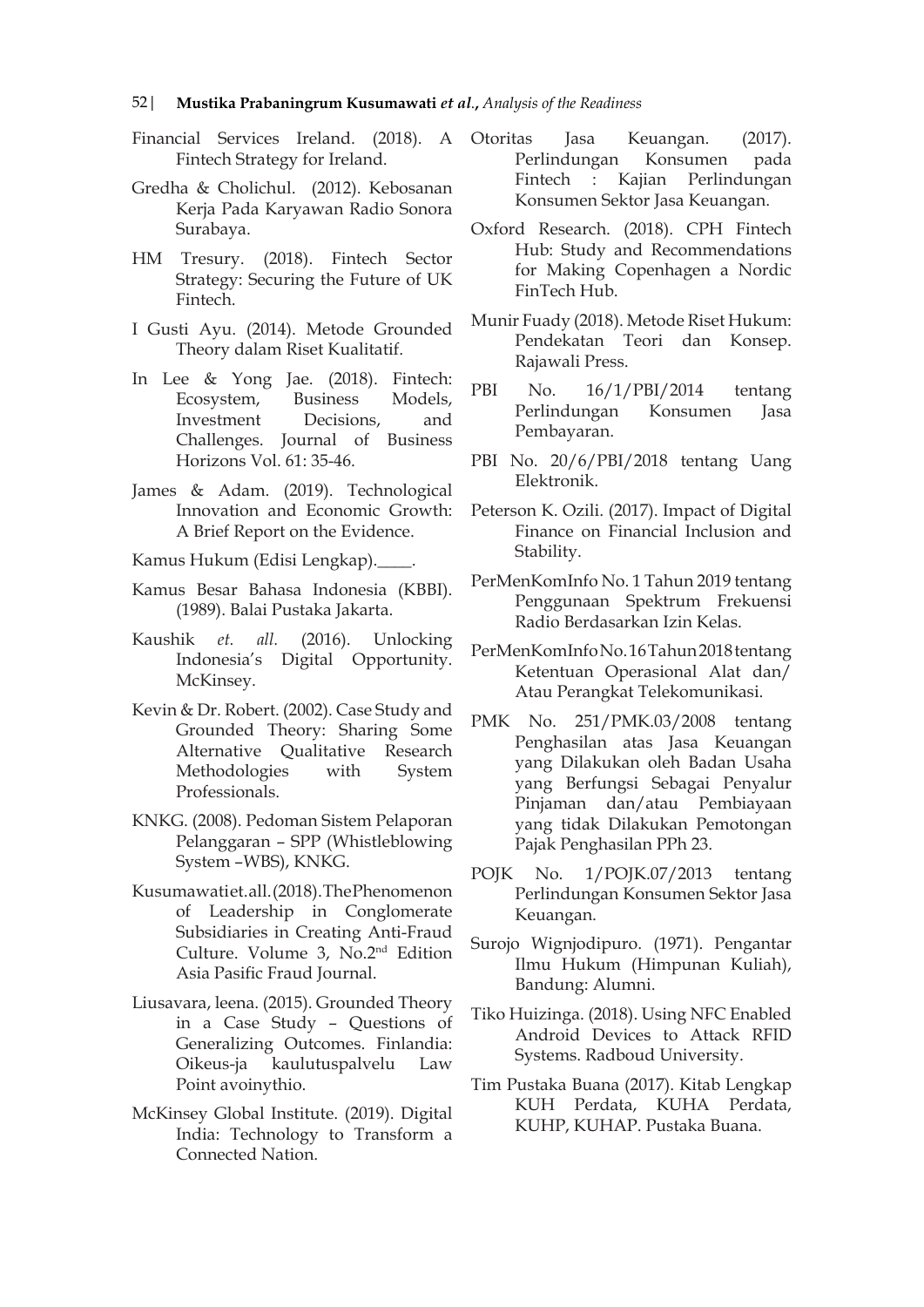- Finance and Developing Countries.
- UN Environment. (2018). Green Digital Finance: Mapping Current Practice and Potential in Switzerland and Beyond.
- Undang-Undang No. 1 Tahun 1998 tentang Perbankan.
- Undang-Undang No. 19 Tahun 2016 tentang Perubahan Nomor 11 Tahun 2008 Tentang Informasi dan Transaksi Elektronik.
- UN Environment. (2017). Fintech, Green Undang-Undang No. 31 Tahun 2014 tentang Perubahan Undang-Undang Nomor 13 Tahun 2006 tentang Perlindungan Saksi dan Korban.
	- Undang-Undang No. 36 Tahun 2008 tentang Pajak Penghasilan.
	- Yuliansyah *et. all.* (2015). Manajemen dan Analisis Data Kualitatif dengan Perangkat Lunak NVivo. Salemba Empat.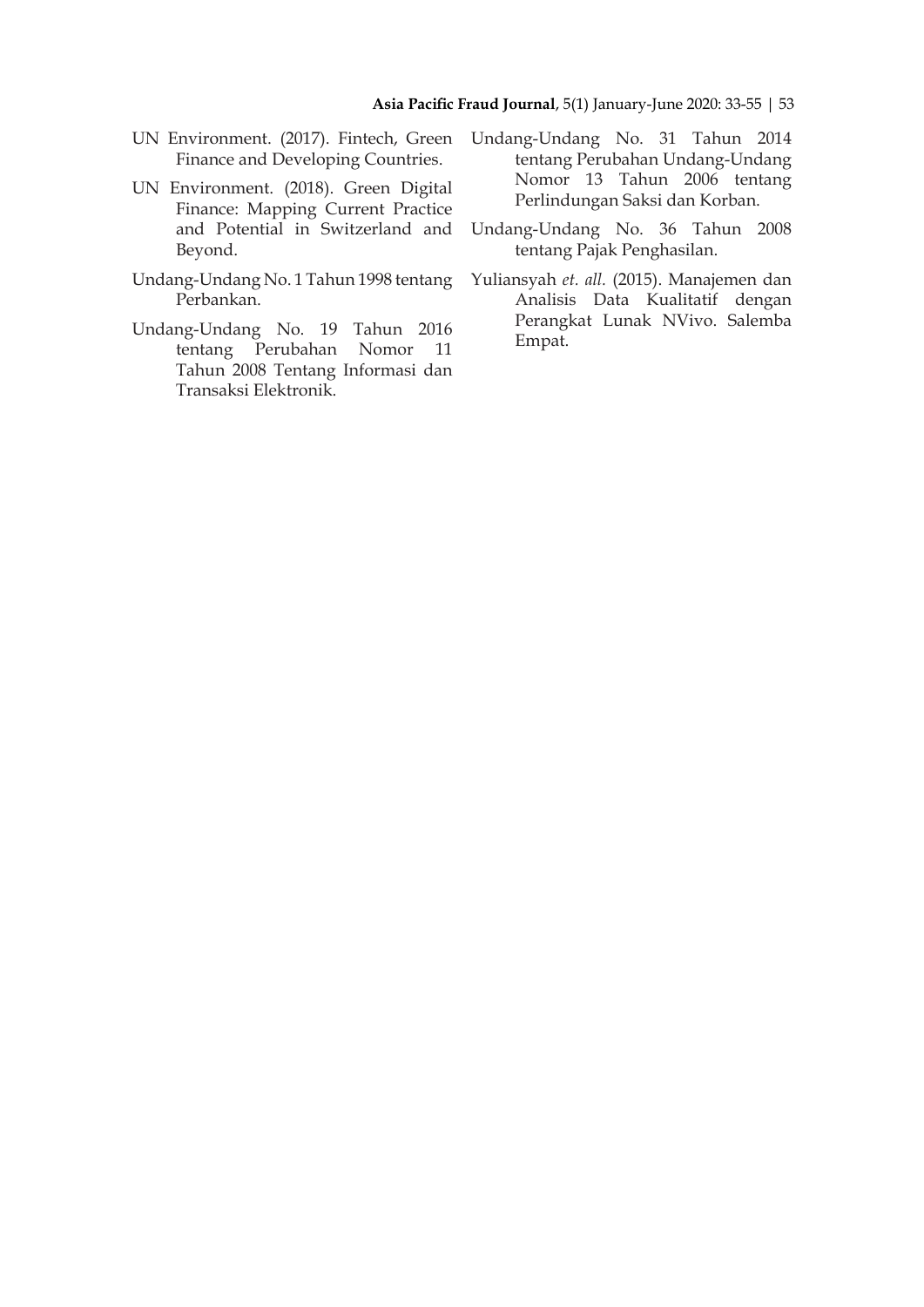|                |                                                                   | Respondents<br>Questionnaire |       | Respondents Grounded Research<br>Model |       |                                |       |  |
|----------------|-------------------------------------------------------------------|------------------------------|-------|----------------------------------------|-------|--------------------------------|-------|--|
| No.            | Types of Demography                                               |                              |       | Fintech Non-<br>Online Loans           |       | <b>Fintech Online</b><br>Loand |       |  |
| $\mathbf{1}$   | Gender                                                            |                              |       |                                        |       |                                |       |  |
|                | Male                                                              | 72                           | 51%   | 29                                     | 64%   | 64                             | 62%   |  |
|                | Female                                                            | 68                           | 49%   | 16                                     | 36%   | 28                             | 38%   |  |
|                | Total                                                             | 100                          | 100%  | 45                                     | 100%  | 74                             | 100%  |  |
| $\overline{2}$ | Age                                                               |                              |       |                                        |       |                                |       |  |
|                | < 21 years                                                        | 21                           | 15%   | 38                                     | 84%   | $\theta$                       | $0\%$ |  |
|                | $21 - 30$ years                                                   | 39                           | 28%   | 5                                      | 11%   | 22                             | 30%   |  |
|                | $30 - 40$ years                                                   | 65                           | 46%   | $\boldsymbol{0}$                       | $0\%$ | 44                             | 59%   |  |
|                | $40 - 50$ years                                                   | 12                           | 9%    | $\overline{2}$                         | 4%    | 8                              | 11%   |  |
|                | $50 - 60$ years                                                   | $\mathfrak{Z}$               | $2\%$ | $\boldsymbol{0}$                       | $0\%$ | $\boldsymbol{0}$               | $0\%$ |  |
|                | Total                                                             | 140                          | 100%  | 45                                     | 100%  | 74                             | 100%  |  |
| $\mathfrak{Z}$ | Last Education                                                    |                              |       |                                        |       |                                |       |  |
|                | < = Senior High School                                            | 21                           | 15%   | 38                                     | 84%   | 32                             | 43%   |  |
|                | Associate's degree                                                | $\boldsymbol{9}$             | $6\%$ | $\boldsymbol{0}$                       | $0\%$ | 16                             | 22%   |  |
|                | Bachelor's degree                                                 | 87                           | 62%   | 2                                      | 4%    | 26                             | 35%   |  |
|                | Master's degree                                                   | 21                           | 15%   | 5                                      | 11%   | $\boldsymbol{0}$               | $0\%$ |  |
|                | Doctoral degree                                                   | $\overline{2}$               | 1%    | $\boldsymbol{0}$                       | $0\%$ | $\overline{0}$                 | $0\%$ |  |
|                | Total                                                             | 140                          | 100%  | 45                                     | 100%  | 74                             | 100%  |  |
| $\overline{4}$ | <b>Community Status</b>                                           |                              |       |                                        |       |                                |       |  |
|                | State Civil Apparatus                                             | $\mathfrak{Z}$               | 2%    | 0                                      | $0\%$ | $\overline{0}$                 | $0\%$ |  |
|                | SOE/ROE's employee                                                | 26                           | 19%   | 7                                      | 16%   | $\boldsymbol{0}$               | $0\%$ |  |
|                | General employee                                                  | 37                           | 26%   | $\boldsymbol{0}$                       | $0\%$ | 58                             | 78%   |  |
|                | Entrepreneur                                                      | 53                           | 38%   | $\boldsymbol{0}$                       | $0\%$ | 16                             | 22%   |  |
|                | Univesity student                                                 | 21                           | 15%   | 38                                     | 84%   | $\boldsymbol{0}$               | $0\%$ |  |
|                | Total                                                             | 140                          | 100%  | 45                                     | 100%  | 74                             | 100%  |  |
| 5              | Occupation                                                        |                              |       |                                        |       |                                |       |  |
|                | Head of division (equivalent)                                     | $\overline{2}$               | $1\%$ | $\boldsymbol{0}$                       | $0\%$ | $\boldsymbol{0}$               | $0\%$ |  |
|                | Head of Department (equivalent)                                   | $\overline{4}$               | 3%    | $\overline{2}$                         | 4%    | $\boldsymbol{0}$               | $0\%$ |  |
|                | Staff                                                             | 68                           | 49%   | 5                                      | 11%   | $\boldsymbol{0}$               | $0\%$ |  |
|                | Lecturer                                                          | 6                            | $4\%$ | $\boldsymbol{0}$                       | $0\%$ | $\theta$                       | $0\%$ |  |
|                | Marketing of Bank, leasing, fi-<br>nancing, fintech, and the like | 21                           | 15%   | $\boldsymbol{0}$                       | $0\%$ | $\boldsymbol{0}$               | $0\%$ |  |
|                | Online motorcycle taxi driver                                     | $\boldsymbol{0}$             | $0\%$ | $\boldsymbol{0}$                       | $0\%$ | 58                             | 78%   |  |
|                | <b>University Student</b>                                         | 21                           | 15%   | 38                                     | 84%   | $\boldsymbol{0}$               | $0\%$ |  |
|                | General public                                                    | 18                           | 13%   | $\boldsymbol{0}$                       | $0\%$ | 16                             | 22%   |  |
|                | Total                                                             | 140                          | 100%  | 45                                     | 100%  | 74                             | 100%  |  |

# Appendix 1. **Demographic Distribution of Respondents**